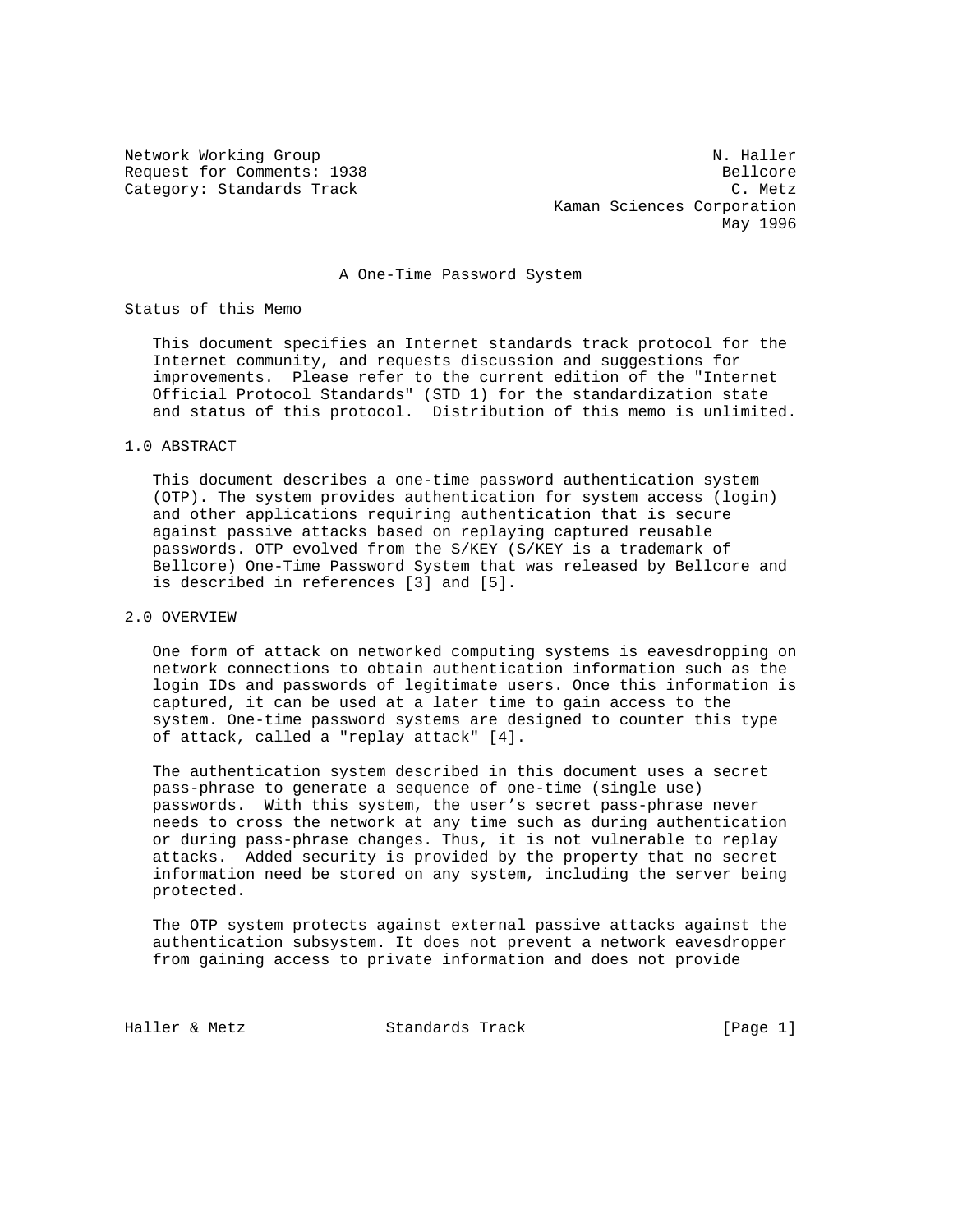protection against either "social engineering" or active attacks [9].

#### 3.0 INTRODUCTION

 There are two entities in the operation of the OTP one-time password system. The generator must produce the appropriate one-time password from the user's secret pass-phrase and from information provided in the challenge from the server. The server must send a challenge that includes the appropriate generation parameters to the generator, must verify the one-time password received, must store the last valid one-time password it received, and must store the corresponding one time password sequence number. The server must also facilitate the changing of the user's secret pass-phrase in a secure manner.

 The OTP system generator passes the user's secret pass-phrase, along with a seed received from the server as part of the challenge, through multiple iterations of a secure hash function to produce a one-time password. After each successful authentication, the number of secure hash function iterations is reduced by one. Thus, a unique sequence of passwords is generated. The server verifies the one-time password received from the generator by computing the secure hash function once and comparing the result with the previously accepted one-time password. This technique was first suggested by Leslie Lamport [1].

4.0 REQUIREMENTS TERMINOLOGY

 In this document, the words that are used to define the significance of each particular requirement are usually capitalized. These words are:

- MUST

 This word or the adjective "REQUIRED" means that the item is an absolute requirement of the specification.

- SHOULD

 This word or the adjective "RECOMMENDED" means that there might exist valid reasons in particular circumstances to ignore this item, but the full implications should be understood and the case carefully weighed before taking a different course.

- MAY

 This word or the adjective "OPTIONAL" means that this item is truly optional. One vendor might choose to include the item because a particular marketplace requires it or because it

Haller & Metz Standards Track [Page 2]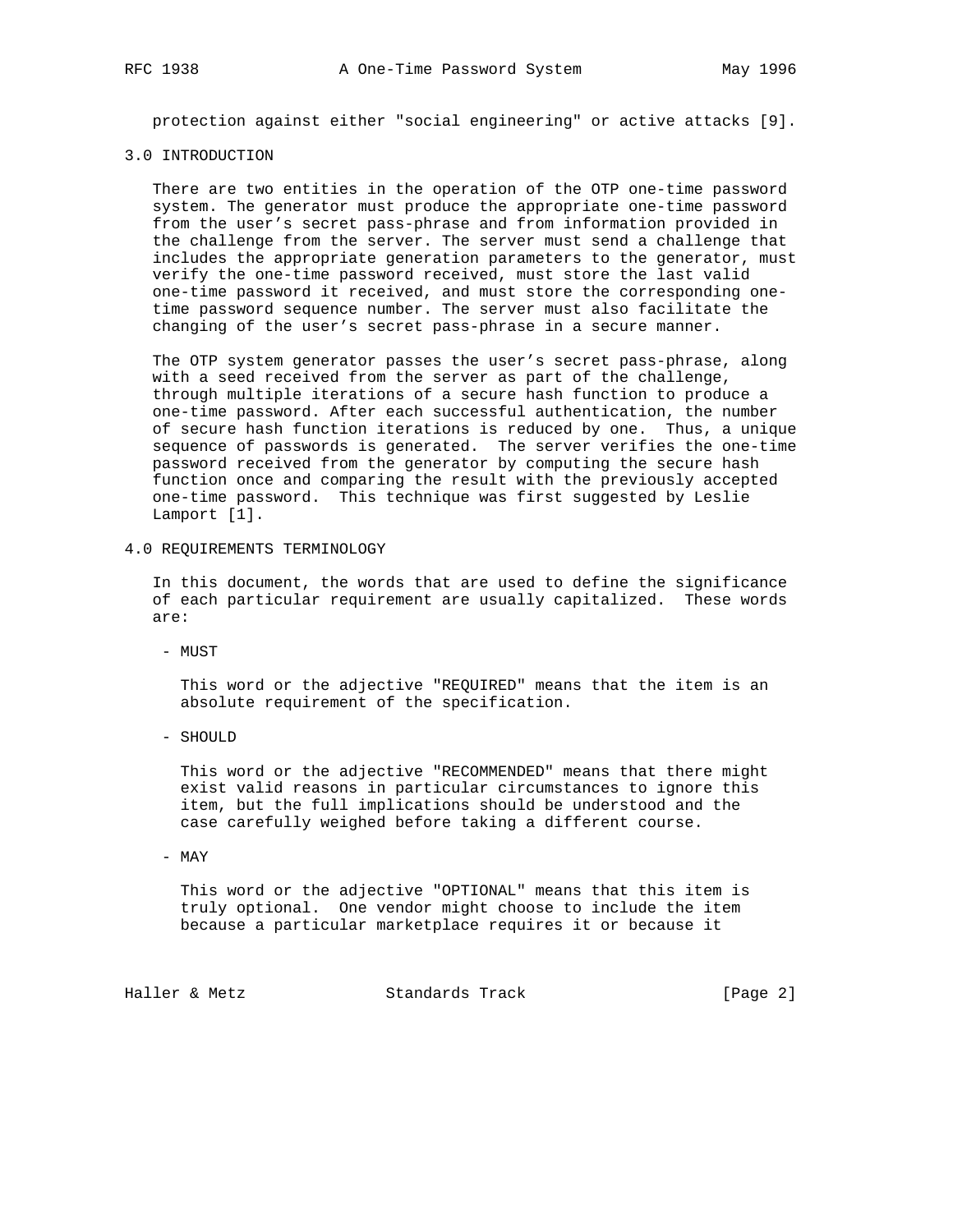enhances the product, for example; another vendor may omit the same item.

### 5.0 SECURE HASH FUNCTION

 The security of the OTP system is based on the non-invertability of a secure hash function. Such a function must be tractable to compute in the forward direction, but computationally infeasible to invert.

 The interfaces are currently defined for three such hash algorithms, MD4 [2] and MD5 [6] by Ronald Rivest, and SHA [7] by NIST. All conforming implementations of both server and generators MUST support MD5. They SHOULD support SHA and MAY also support MD4. Clearly, the generator and server must use the same algorithm in order to interoperate. Other hash algorithms may be specified for use with this system by publishing the appropriate interfaces.

 The secure hash algorithms listed above have the property that they accept an input that is arbitrarily long and produce a fixed size output. The OTP system folds this output to 64 bits using the algorithms in the Appendix A. 64 bits is also the length of the one time passwords. This is believed to be long enough to be secure and short enough to be entered manually (see below, Form of Output) when necessary.

#### 6.0 GENERATION OF ONE-TIME PASSWORDS

 This section describes the generation of the one-time passwords. This process consists of an initial step in which all inputs are combined, a computation step where the secure hash function is applied a specified number of times, and an output function where the 64 bit one-time password is converted to a human readable form.

Initial Step

 In principle, the user's secret pass-phrase may be of any length. To reduce the risk from techniques such as exhaustive search or dictionary attacks, character string pass-phrases MUST contain at least 10 characters (see Form of Inputs below). All implementations MUST support a pass-phrases of at least 63 characters. The secret pass-phrase is frequently, but is not required to be, textual information provided by a user.

 In this step, the pass phrase is concatenated with a seed that is transmitted from the server in clear text. This non-secret seed allows clients to use the same secret pass-phrase on multiple machines (using different seeds) and to safely recycle their secret pass-phrases by changing the seed.

Haller & Metz **Standards Track** [Page 3]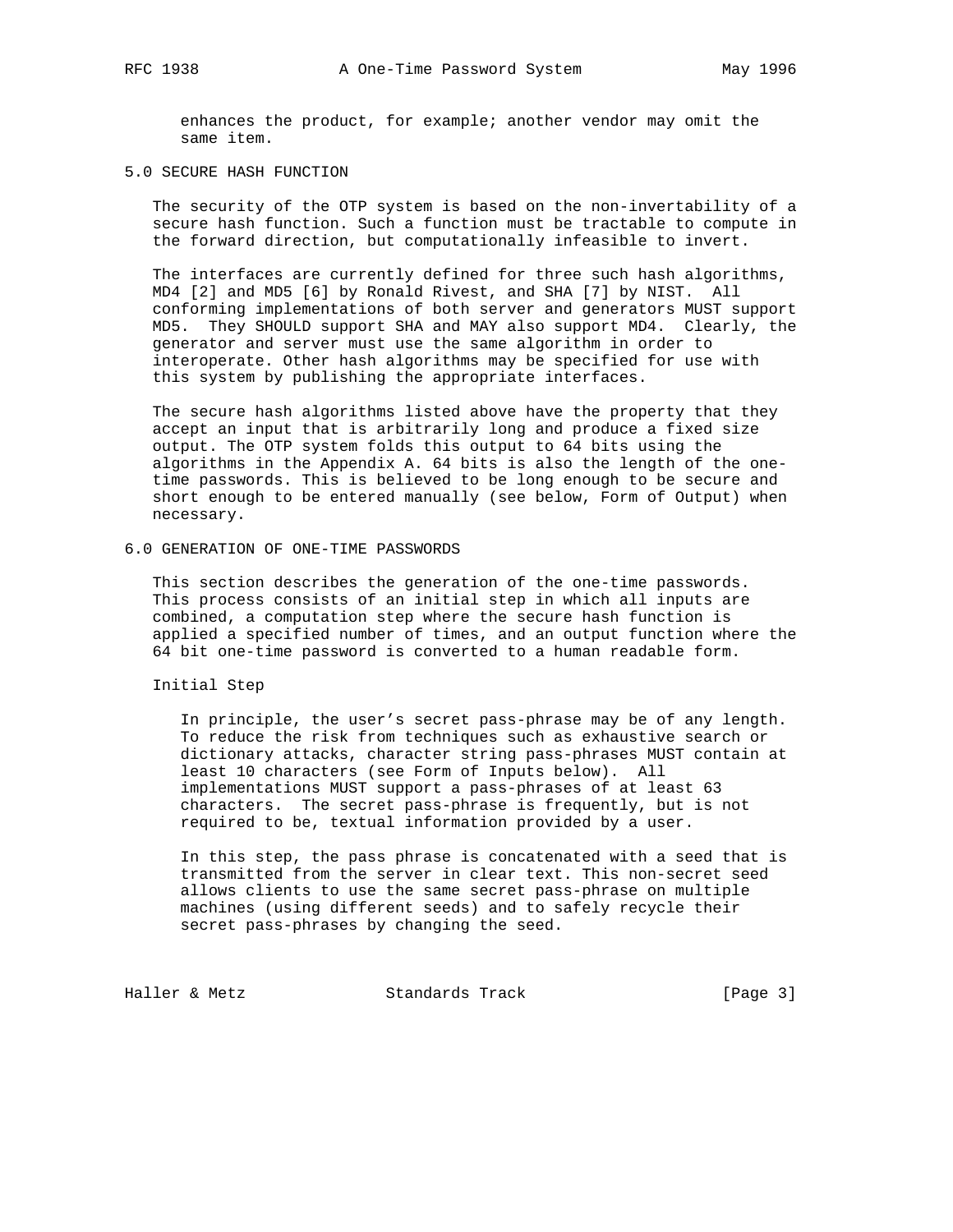The result of the concatenation is passed through the secure hash function and then is reduced to 64 bits using one of the function dependent algorithms shown in Appendix A.

### Computation Step

 A sequence of one-time passwords is produced by applying the secure hash function multiple times to the output of the initial step (called S). That is, the first one-time password to be used is produced by passing S through the secure hash function a number of times (N) specified by the user. The next one-time password to be used is generated by passing S though the secure hash function N-1 times. An eavesdropper who has monitored the transmission of a one- time password would not be able to generate the next required password because doing so would mean inverting the hash function.

### Form of Inputs

 The secret pass-phrase is seen only by the OTP generator. To allow interchangeability of generators, all generators MUST support a secret pass-phrase of 10 to 63 characters. Implementations MAY support a longer pass-phrase, but such implementations risk the loss of interchangeability with implementations supporting only the minimum.

 The seed MUST consist of purely alphanumeric characters and MUST be of one to 16 characters in length. The seed is a string of characters that MUST not contain any blanks and SHOULD consist of strictly alphanumeric characters from the ISO-646 Invariant Code Set. The seed MUST be case insensitive and MUST be internally converted to lower case before it is processed.

 The sequence number and seed together constitute a larger unit of data called the challenge. The challenge gives the generator the parameters it needs to calculate the correct one-time password from the secret pass-phrase. The challenge MUST be in a standard syntax so that automated generators can recognize the challenge in context and extract these parameters. The syntax of the challenge is:

otp-<algorithm identifier> <sequence integer> <seed>

 The three tokens MUST be separated by a white space (defined as any number of spaces and/or tabs) and the entire challenge string MUST be terminated with either a space or a new line. The string "otp-" MUST be in lower case. The algorithm identifier is case sensitive (the existing identifiers are all lower case), and the seed is case insensitive and converted before use to lower case.

Haller & Metz **Standards Track** [Page 4]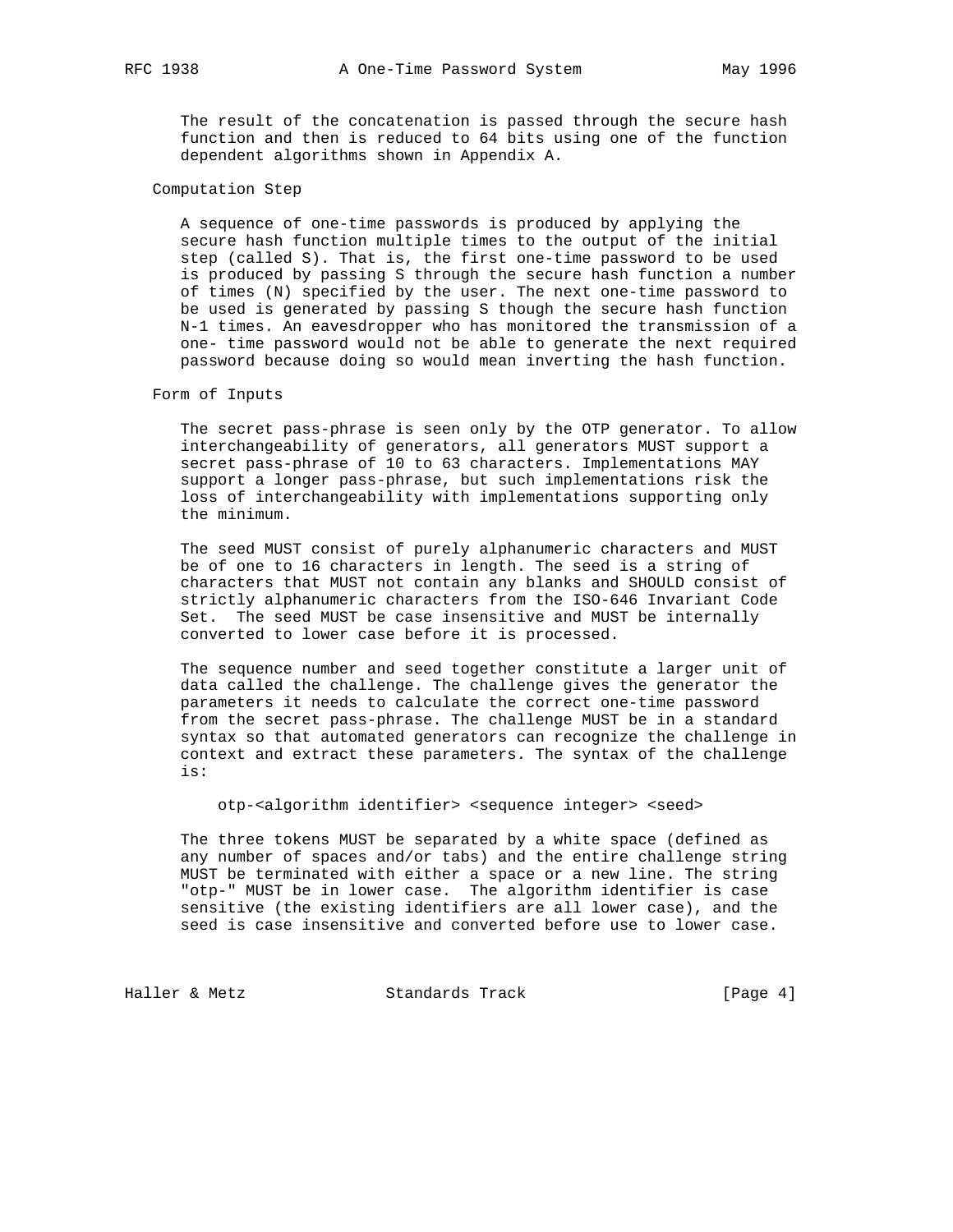If additional algorithms are defined, appropriate identifiers (short, but not limited to three or four characters) must be defined. The currently defined algorithm identifiers are:

| md4  | MD4 Message Digest |                                       |  |
|------|--------------------|---------------------------------------|--|
| md 5 | MD5 Message Digest |                                       |  |
| sha1 |                    | NIST Secure Hash Algorithm Revision 1 |  |

An example of an OTP challenge is: otp-md5 487 dog2

#### Form of Output

 The one-time password generated by the above procedure is 64 bits in length. Entering a 64 bit number is a difficult and error prone process. Some generators insert this password into the input stream and some others make it available for system "cut and paste." Still other arrangements require the one-time password to be entered manually. The OTP system is designed to facilitate this manual entry without impeding automatic methods. The one-time password therefore MAY be converted to, and all servers MUST be capable of accepting it as, a sequence of six short (1 to 4 letter) easily typed words that only use characters from ISO-646 IVCS. Each word is chosen from a dictionary of 2048 words; at 11 bits per word, all one-time passwords may be encoded.

 The two extra bits in this encoding are used to store a checksum. The 64 bits of key are broken down into pairs of bits, then these pairs are summed together. The two least significant bits of this sum are encoded in the last two bits of the six word sequence with the least significant bit of the sum as the last bit encoded. All OTP generators MUST calculate this checksum and all OTP servers MUST verify this checksum explicitly as part of the operation of decoding this representation of the one-time password.

 Generators that produce the six-word format MUST present the words in upper case with single spaces used as separators. All servers MUST accept six-word format without regard to case and white space used as a separator. The two lines below represent the same one time password. The first is valid as output from a generator and as input a server, the second is valid only as human input to a server.

 OUST COAT FOAL MUG BEAK TOTE oust coat foal mug beak tote

 Interoperability requires that all OTP servers and generators use the same dictionary. The standard dictionary was originally specified in the "S/KEY One Time Password System" that is

Haller & Metz **Standards Track** [Page 5]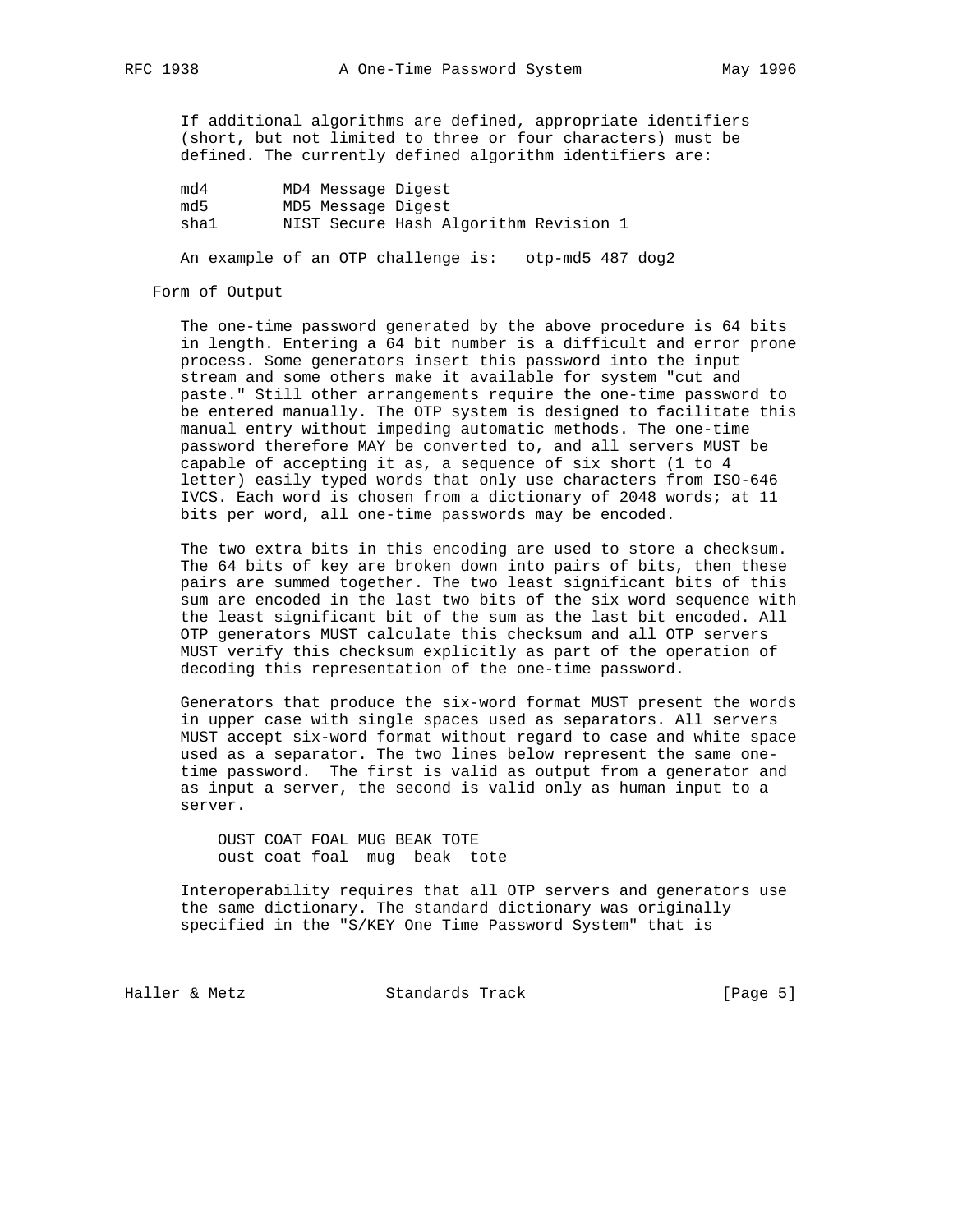described in RFC 1760 [5]. This dictionary is included in this document as Appendix C.

 To facilitate the implementation of smaller generators, hexadecimal output is an acceptable alternative for the presentation of the one-time password. All implementations of the server software MUST accept case-insensitive hexadecimal as well as six-word format. The hexadecimal digits may be separated by white space so servers are REQUIRED to ignore all white space. If the representation is partitioned by white space, leading zeros must be retained. Examples of hexadecimal format are:

| Representation          | Value              |  |  |
|-------------------------|--------------------|--|--|
| 3503785b369cda8b        | 0x3503785b369cda8b |  |  |
| $e5cc$ alb8 $7c13$ 096b | 0xe5cca1b87c13096b |  |  |
| C7 48 90 F4 27 7B A1 CF | 0xc74890f4277ba1cf |  |  |
| 47 9 A68 28 4C 9D 0 1BC | 0x479a68284c9d01bc |  |  |

 In addition to accepting six-word and hexadecimal encodings of the 64 bit one-time password, servers SHOULD accept the alternate dictionary encoding described in Appendix B. The six words in this encoding MUST not overlap the set of words in the standard dictionary. To avoid ambiguity with the hexadecimal representation, words in the alternate dictionary MUST not be comprised solely of the letters A-F. Decoding words thus encoded does not require any knowledge of the alternative dictionary used so the acceptance of any alternate dictionary implies the acceptance of all alternate dictionaries. Words in the alternative dictionaries are case sensitive. Generators and servers MUST preserve the case in the processing of these words.

 In summary, all conforming servers MUST accept six-word input that uses the Standard Dictionary (RFC 1760 and Appendix C), MUST accept hexadecimal encoding, and SHOULD accept six-word input that uses the Alternative Dictionary technique (Appendix B). As there is a remote possibility that a hexadecimal encoding of a one-time password will look like a valid six-word standard dictionary encoding, all implementations MUST use the following scheme. If a six-word encoded one-time password is valid, it is accepted. Otherwise, if the one-time password can be interpreted as hexadecimal, and with that decoding it is valid, then it is accepted.

Haller & Metz **Standards Track** [Page 6]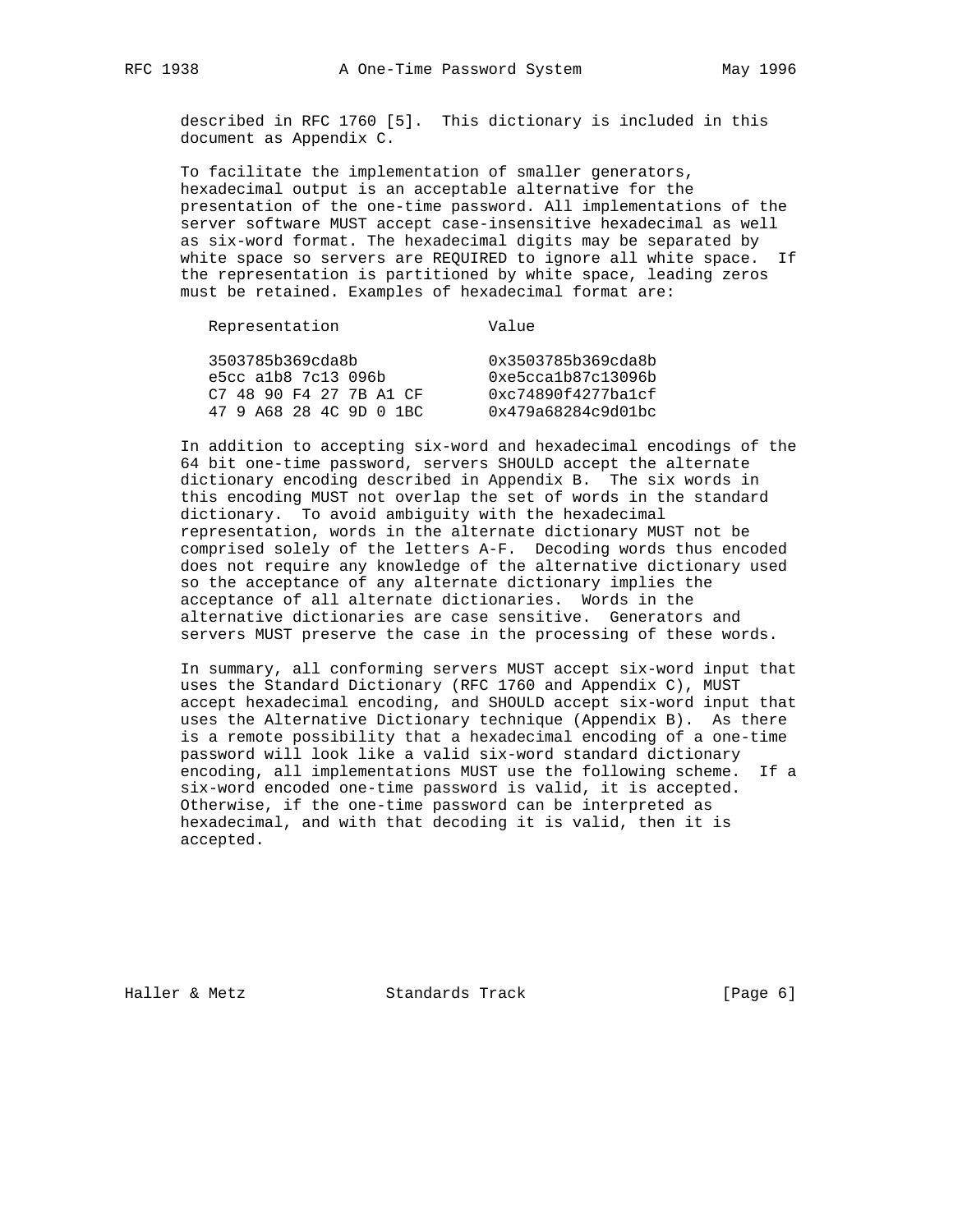### 7.0 VERIFICATION OF ONE-TIME PASSWORDS

 An application on the server system that requires OTP authentication is expected to issue an OTP challenge as described above. Given the parameters from this challenge and the secret pass-phrase, the generator can compute (or lookup) the one-time password that is passed to the server to be verified.

 The server system has a database containing, for each user, the one time password from the last successful authentication or the first OTP of a newly initialized sequence. To authenticate the user, the server decodes the one-time password received from the generator into a 64-bit key and then runs this key through the secure hash function once. If the result of this operation matches the stored previous OTP, the authentication is successful and the accepted one-time password is stored for future use.

8.0 PASS-PHRASE CHANGES

 Because the number of hash function applications executed by the generator decreases by one each time, at some point the user must reinitialize the system or be unable to authenticate.

 Although some installations may not permit users to initialize remotely, implementations MUST provide a means to do so that does not reveal the user's secret pass-phrase. One way is to provide a means to reinitialize the sequence through explicit specification of the first one-time password.

When the sequence of one-time passwords is reinitialized, implementations MUST verify that the seed or the pass-phrase is changed. Installations SHOULD discourage any operation that sends the secret pass-phrase over a network in clear-text as such practice defeats the concept of a one-time password.

 Implementations MAY use the following technique for [re]initialization:

- o The user picks a new seed and hash count (default values may be offered). The user provides these, along with the corresponding generated one-time password, to the host system.
- o The user MAY also provide the corresponding generated one time password for count-1 as an error check.
- o The user SHOULD provide the generated one-time password for the old seed and old hash count to protect an idle terminal or workstation (this implies that when the count is 1, the

Haller & Metz **Standards Track** [Page 7]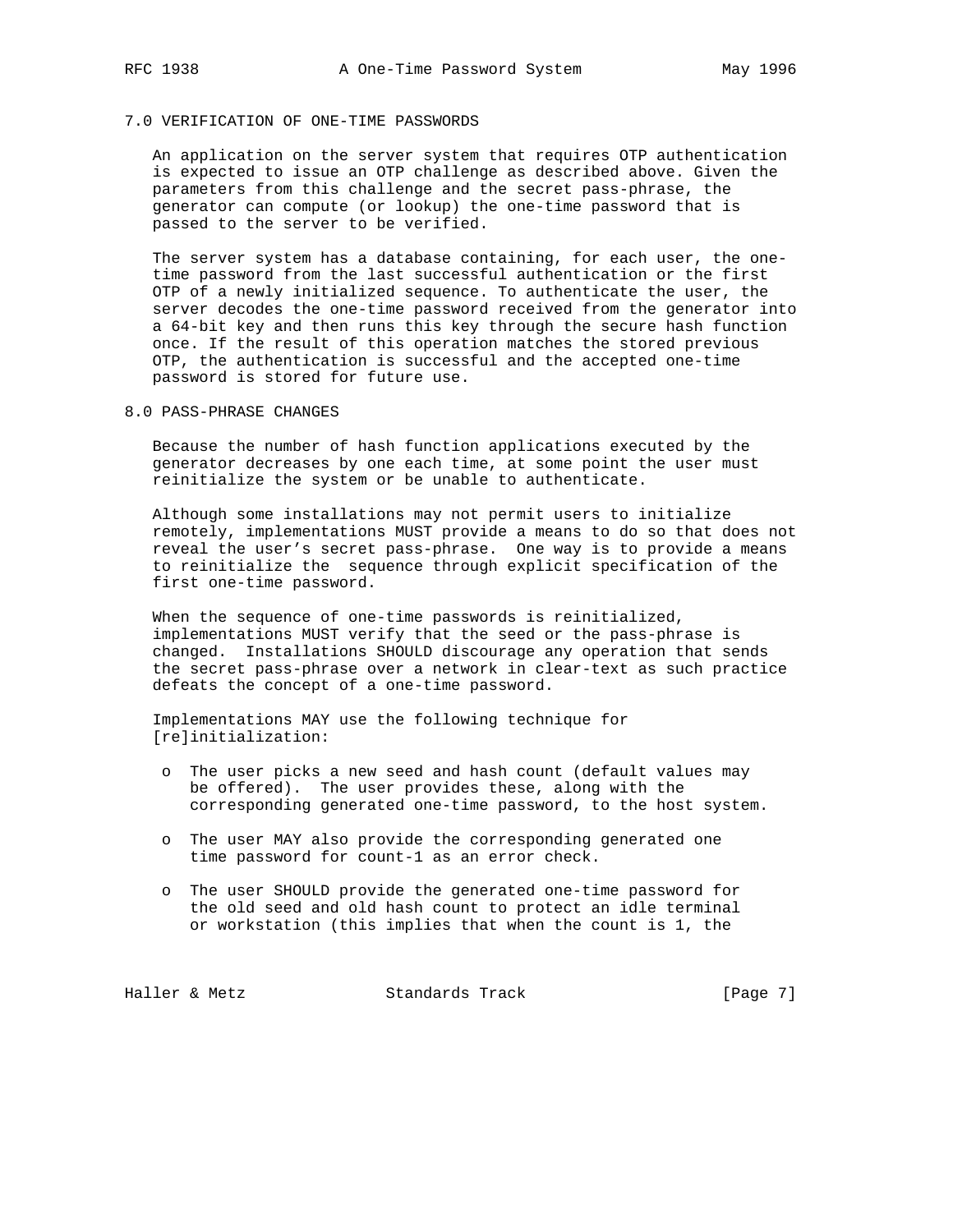user can login but cannot then change the seed or count).

 In the future a specific protocol may be defined for reinitialization that will permit smooth and possibly automated interoperation of all hosts and generators.

# 9.0 PROTECTION AGAINST RACE ATTACK

 All conforming server implementations MUST protect against the race condition described in this section. A defense against this attack is outlined; implementations MAY use this approach or MAY select an alternative defense.

 It is possible for an attacker to listen to most of a one-time password, guess the remainder, and then race the legitimate user to complete the authentication. Multiple guesses against the last word of the six-word format are likely to succeed.

 One possible defense is to prevent a user from starting multiple simultaneous authentication sessions. This means that once the legitimate user has initiated authentication, an attacker would be blocked until the first authentication process has completed. In this approach, a timeout is necessary to thwart a denial of service attack.

10.0 SECURITY CONSIDERATIONS

 This entire document discusses an authentication system that improves security by limiting the danger of eavesdropping/replay attacks that have been used against simple password systems [4].

 The use of the OTP system only provides protections against passive eavesdropping/replay attacks. It does not provide for the privacy of transmitted data, and it does not provide protection against active attacks. Active attacks against TCP connections are known to be present in the current Internet [9].

 The success of the OTP system to protect host systems is dependent on the non-invertability of the secure hash functions used. To our knowledge, none of the hash algorithms have been broken, but it is generally believed [6] that MD4 is not as strong as MD5. If a server supports multiple hash algorithms, it is only as secure as the weakest algorithm.

Haller & Metz **Standards Track** [Page 8]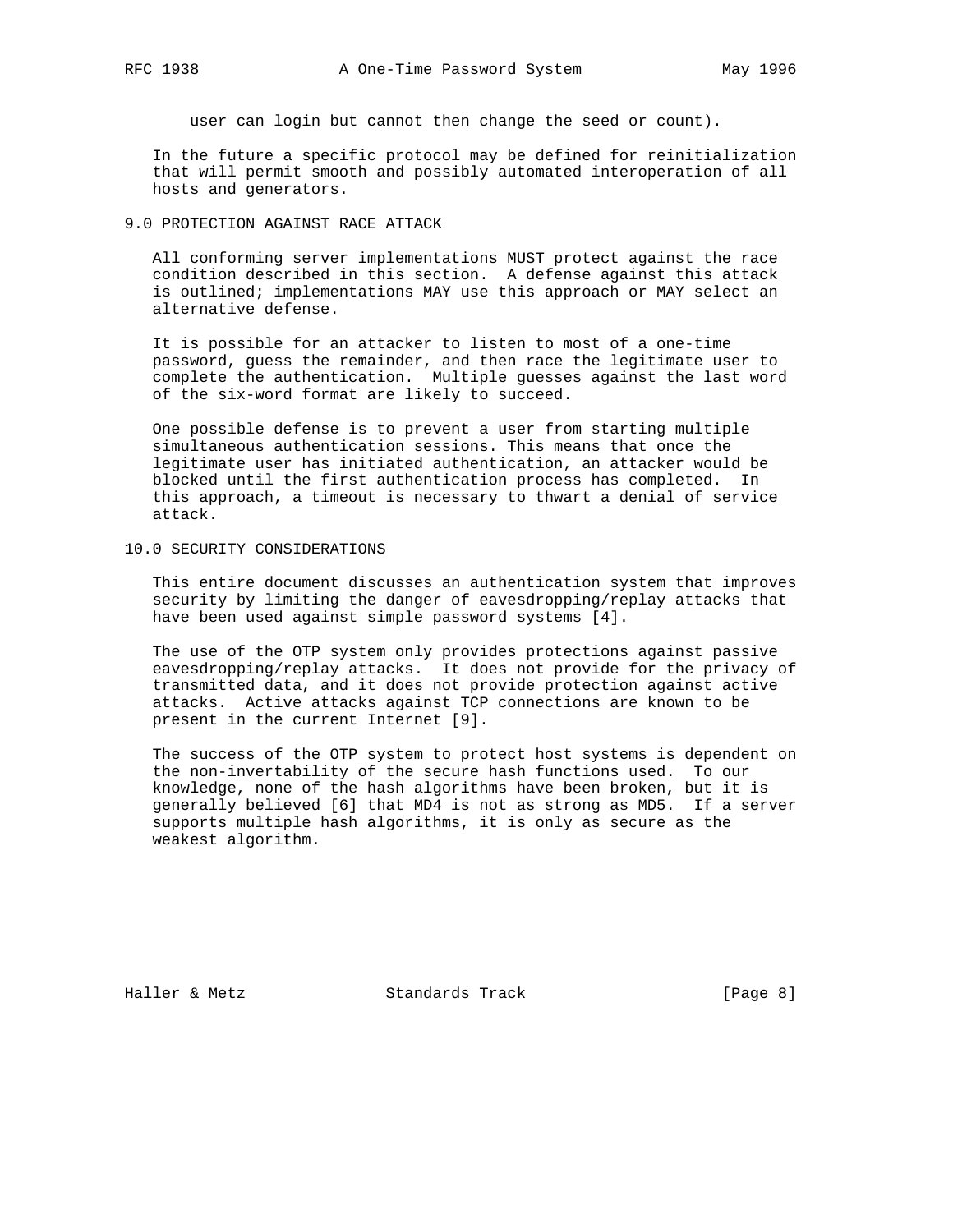# 11.0 ACKNOWLEDGMENTS

 The idea behind OTP authentication was first proposed by Leslie Lamport [1]. Bellcore's S/KEY system, from which OTP is derived, was proposed by Phil Karn, who also wrote most of the Bellcore reference implementation.

- 12.0 REFERENCES
	- [1] Leslie Lamport, "Password Authentication with Insecure Communication", Communications of the ACM 24.11 (November 1981), 770-772
	- [2] Rivest, R., "The MD4 Message-Digest Algorithm, RFC 1320", MIT and RSA Data Security, Inc., April 1992.
	- [3] Neil Haller, "The S/KEY One-Time Password System", Proceedings of the ISOC Symposium on Network and Distributed System Security, February 1994, San Diego, CA
	- [4] Haller, N., and R. Atkinson, "On Internet Authentication", RFC 1704, Bellcore and Naval Research Laboratory, October 1994.
	- [5] Haller, N., "The S/KEY One-Time Password System", RFC 1760, Bellcore, February 1995.
	- [6] Rivest, R., "The MD5 Message-Digest Algorithm", RFC 1321, MIT and RSA Data Security, Inc., April 1992.
	- [7] National Institute of Standards and Technology (NIST), "Announcing the Secure Hash Standard", FIPS 180-1, U.S. Department of Commerce, April 1995.
	- [8] International Standard Information Processing -- ISO 7-bit coded character set for information interchange (Invariant Code Set), ISO-646, International Standards Organization, Geneva, Switzerland, 1983
- [9] Computer Emergency Response Team (CERT), "IP Spoofing and Hijacked Terminal Connections", CA-95:01, January 1995. Available via anonymous ftp from info.cert.org in /pub/cert\_advisories.

Haller & Metz **Standards Track** [Page 9]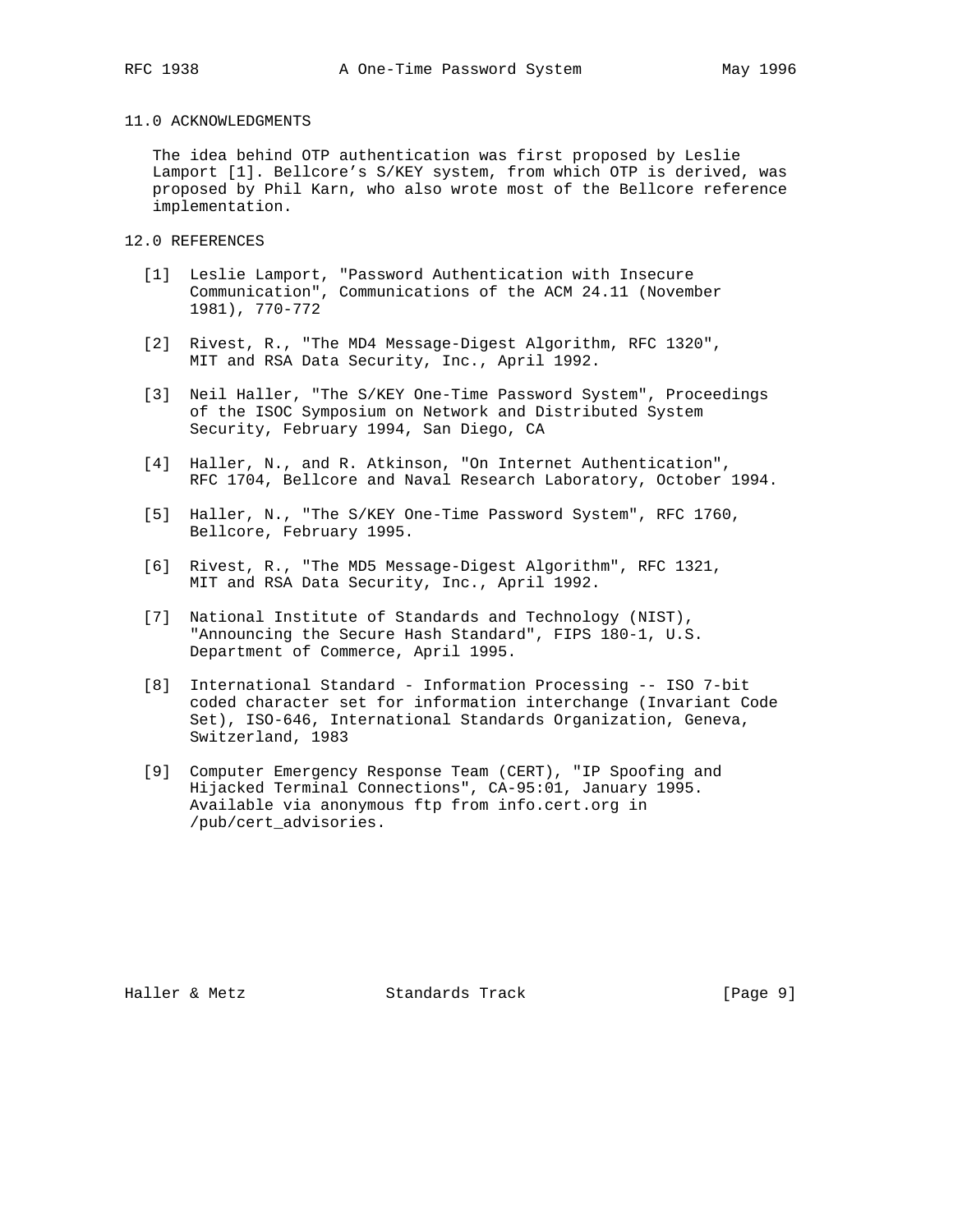13.0 AUTHORS' ADDRESSES

 Neil Haller Bellcore MCC 1C-265B 445 South Street Morristown, NJ, 07960-6438, USA

 Phone: +1 201 829-4478 Fax: +1 201 829-2504 EMail: nmh@bellcore.com

 Craig Metz Kaman Sciences Corporation For NRL Code 5544 4555 Overlook Avenue, S.W. Washington, DC, 20375-5337, USA

 Phone: +1 202 404-7122 Fax: +1 202 404-7942 EMail: cmetz@cs.nrl.navy.mil

Haller & Metz **Standards Track** [Page 10]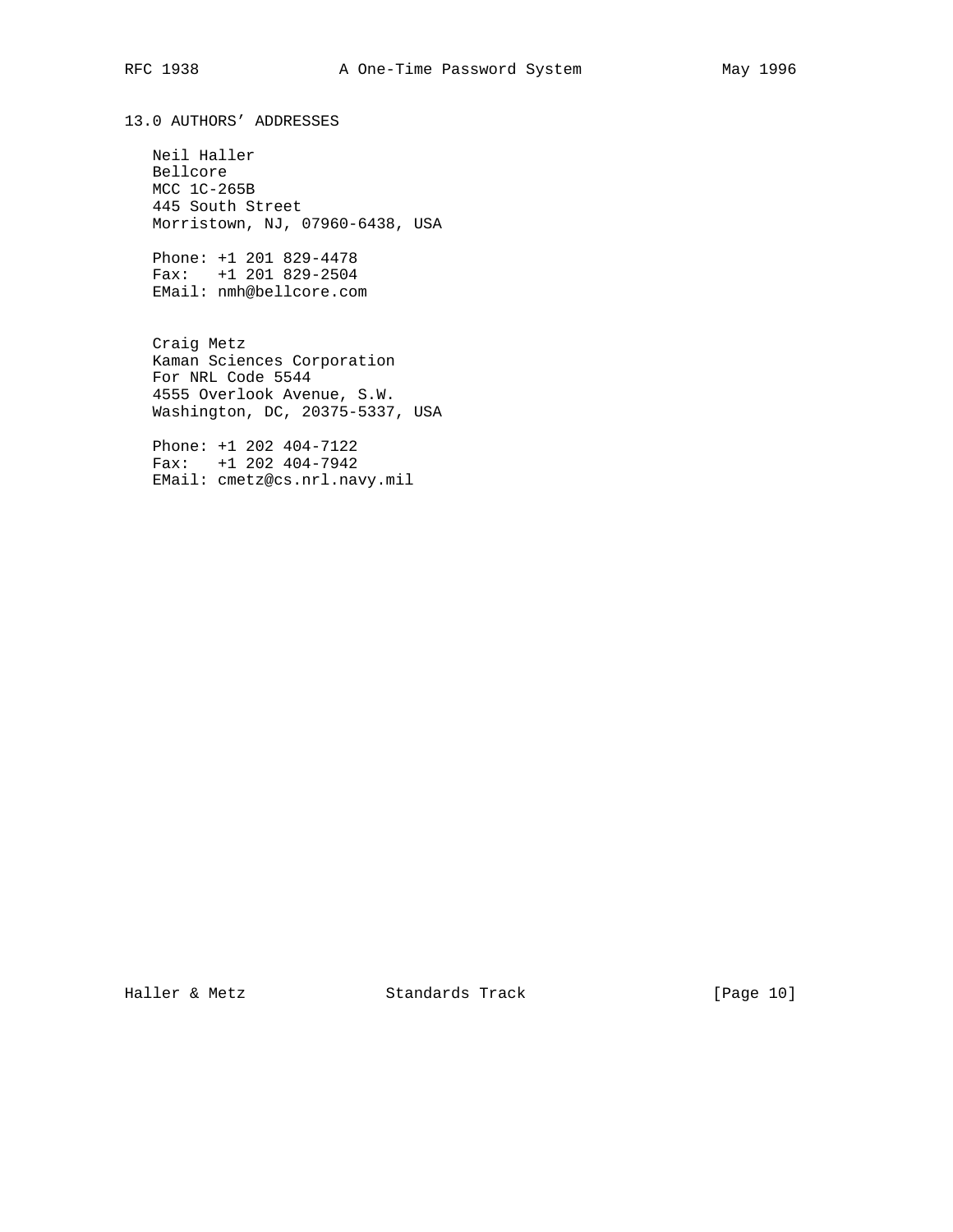```
Appendix A - Interfaces to Secure Hash Algorithms
MD4 Message Digest (see reference [2])
          strcpy(buf, seed);
           strcat(buf,passwd);
           MDbegin(&md)
           MDupdate(&md,(unsigned char *)buf,8*buflen);
           /* Fold result to 64 bits */
          md.buffer[0] ^= md.buffer[2];
          md.buffer[1] ^= md.buffer[3];
MD5 Message Digest (see reference [6])
           MD5_CTX mdCxt;
          strcpy(buf, seed);
           strcat(buf,passwd);
           /* Crunch the key through MD5 */
           MD5Init(&mdCxt);
           MD5Update(&mdCxt,(unsigned char *)bits,strlen(bits));
          MD5Update(&mdCxt,(unsigned char *)buf,buflen);
           MD5Final(&mdCxt);
           /* Fold result to 64 bits */
          for( i = 0; i < 8; i++ )
               result[i] = mdCxt.digest[i] ^ mdCxt.digest[i+8];
SHA Secure Hash Algorithm (see reference [7])
           /* Fold 160 bit result to 64 bits */
          md.buffer[0] ^= md.buffer[2];
          md.buffer[1] ^= md.buffer[3];
           md.buffer[0] ^= md.buffer[4];
Appendix B - Alternative Dictionary Algorithm
```
 The purpose of alternative dictionary encoding of the OTP one-time password is to allow the use of language specific or friendly words. As case translation is not always well defined, the alternative dictionary encoding is case insensitive. Servers SHOULD accept this encoding in addition to the standard 6-word and hexadecimal encodings.

Haller & Metz **Standards Track** [Page 11]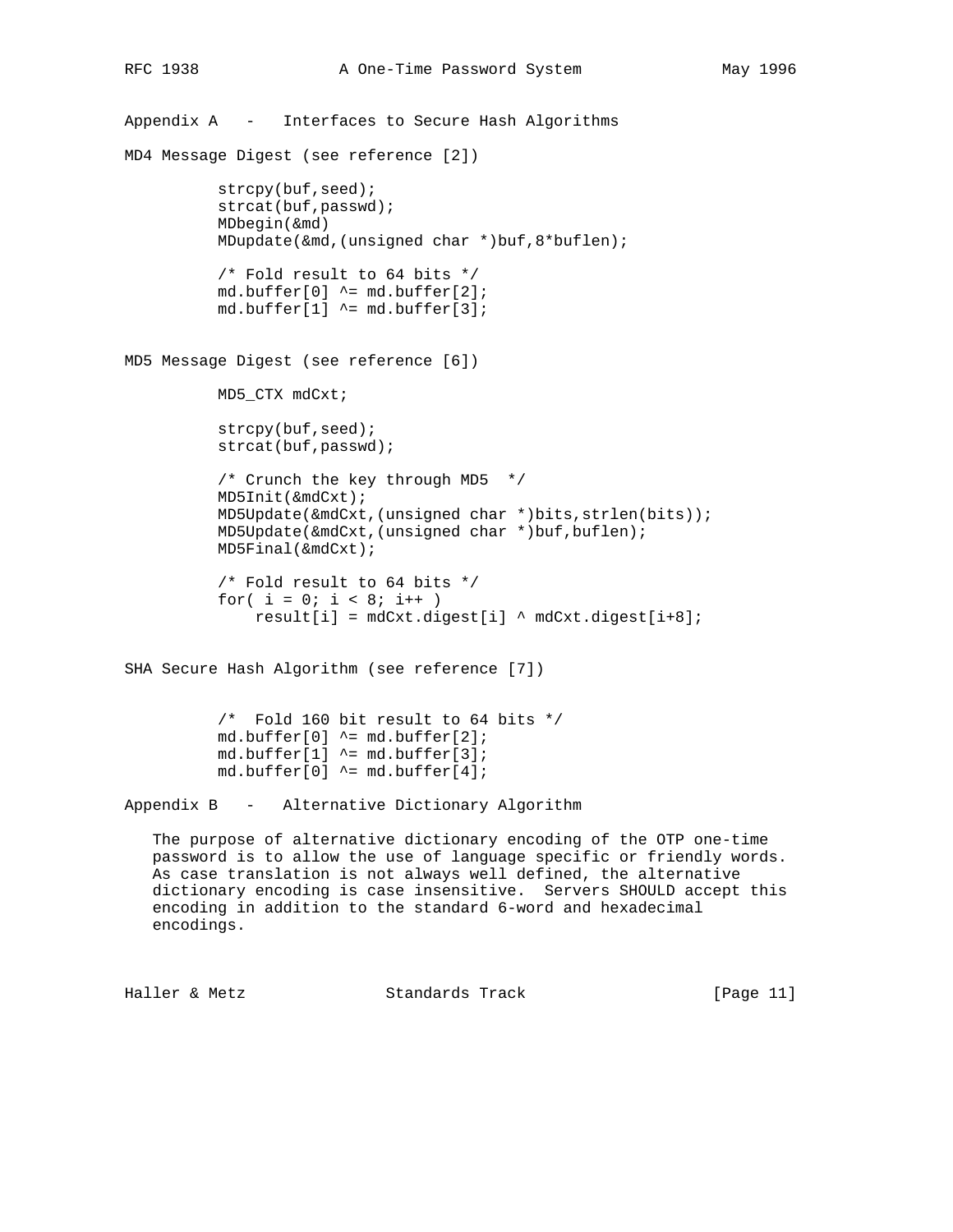GENERATOR ENCODING USING AN ALTERNATE DICTIONARY

 The standard 6-word encoding uses the placement of a word in the dictionary to represent an 11-bit number. The 64-bit one-time password can then be represented by six words.

 An alternative dictionary of 2048 words may be created such that each word W and position of the word in the dictionary N obey the relationship:

alg(  $W$  )  $\text{\$}$  2048 == N

where

alg is the hash algorithm used (e.g. MD4, MD5, SHA1).

In addition, no words in the standard dictionary may be chosen.

 The generator expands the 64-bit one-time password to 66 bits by computing parity as with the standard 6-word encoding. The six 11 bit numbers are then converted to words using the dictionary that was created such that the above relationship holds.

SERVER DECODING OF ALTERNATE DICTIONARY ONE-TIME PASSWORDS

 The server accepting alternative dictionary encoding converts each word to an 11-bit number using the above encoding. These numbers are then used in the same way as the decoded standard dictionary words to form the 66-bit one-time password.

 The server does not need to have access to the alternate dictionary that was used to create the one-time password it is authenticating. This is because the decoding from word to 11-bit number does not make any use of the dictionary. As a result of the independence of the dictionary, a server accepting one alternate dictionary accept all alternate dictionaries.

Appendix C - Dictionary for Converting Between 6-Word and Binary Formats

 This dictionary is from the module put.c in the original Bellcore reference distribution.

|        | "A".         | "ABE",  | "ACE",  | "ACT",  | "AD",  | " ADA " | "ADD", |
|--------|--------------|---------|---------|---------|--------|---------|--------|
| "AGO"  | "AID",       | "AIM",  | "AIR".  | "ALL",  | "ALP"  | "AM",   | "AMY", |
| "AN".  | "ANA",       | " AND " | " ANN " | "ANT" . | "ANY". | "APE"   | "APS", |
| "APT". | "ARC",       | "ARE" . | "ARK" , | "ARM" . | "ART". | "AS",   | "ASH", |
| "ASK". | "AT".        | "ATE"   | "AUG"   | "AUK".  | "AVE"  | "AWE"   | "AWK", |
| "AWL". | "AWN", "AX", |         | "AYE",  | "BAD",  | "BAG", | "BAH",  | "BAM", |

Haller & Metz **Standards Track** [Page 12]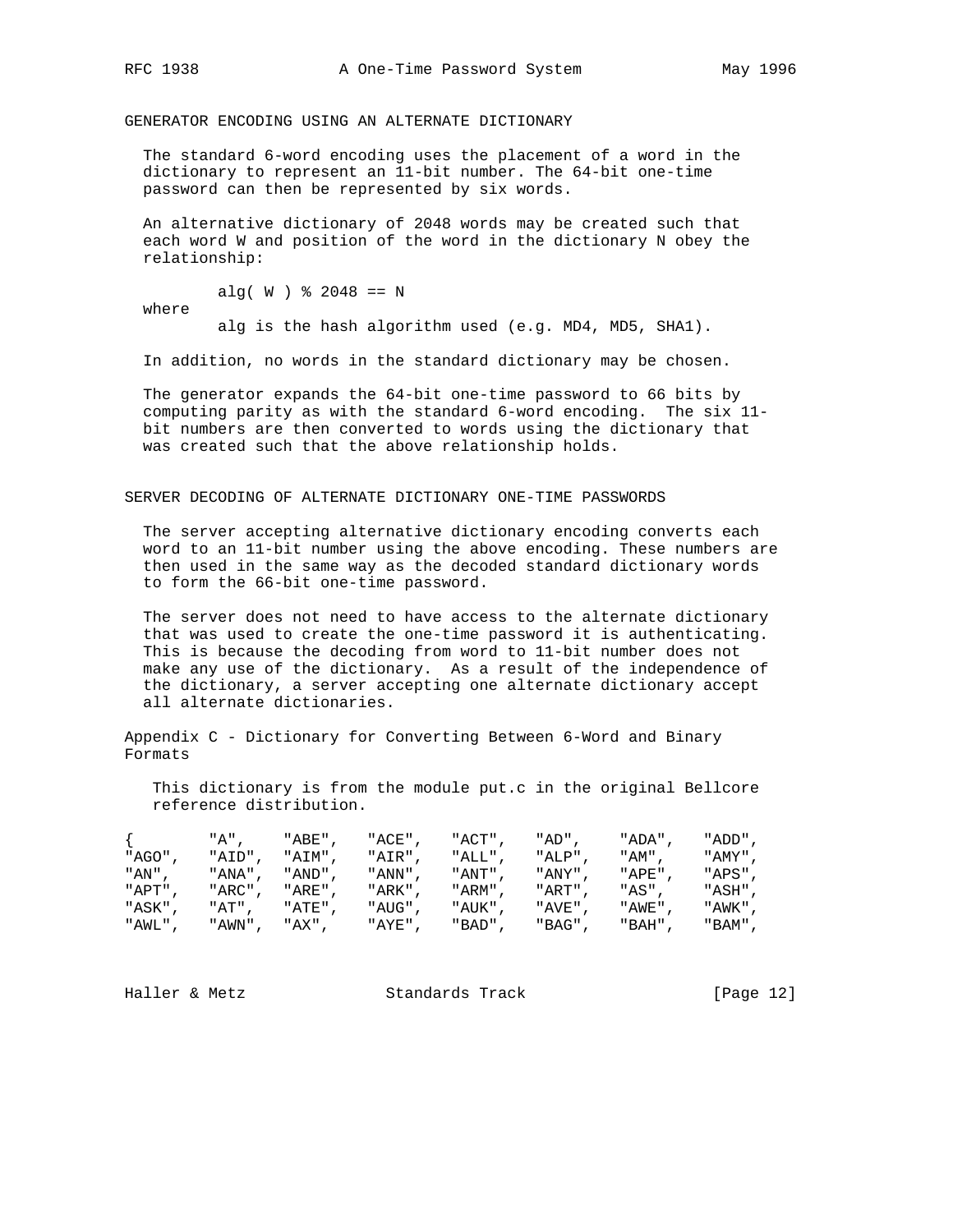| "BAN",        | $"BAR"$ , | "BAT",       | "BAY",    | "BE",     | "BED",  | "BEE",    | "BEG",      |
|---------------|-----------|--------------|-----------|-----------|---------|-----------|-------------|
| $"BEN"$ ,     | "BET",    | "BEY",       | "BIB",    | "BID",    | "BIG",  | "BIN",    | "BIT",      |
| "BOB",        | "BOG"     | " BON "      | " BOO "   | "BOP"     | " BOW " | "BOY"     | "BUB",      |
| "BUD",        | "BUG",    | "BUM",       | " BUN " 」 | " BUS "   | " BUT " | "BUY",    | "BY",       |
| "BYE",        | "CAB",    | "CAL",       | "CAM",    | "CAN",    | "CAP",  | "CAR",    | "CAT",      |
| "CAW",        | "COD",    | "COG",       | "COL",    | "CON",    | "COO",  | "COP",    | "COT",      |
| "COW",        | "COY",    | "CRY",       | "CUB",    | "CUE",    | "CUP",  | "CUR",    | "CUT",      |
| " $DAB"$ ,    | "DAD",    | "DAM",       | "DAN",    | , "DAR" " | "DAY",  | "DEE",    | "DEL",      |
| "DEN",        | "DES".    | " DEW "      | "DID"     | "DIE"     | "DIG"   | "DIN"     | "DIP",      |
| $"DO"$ ,      | "DOE",    | , "DOG" "    | " DON "   | " DOT "   | " DOW " | "DRY",    | "DUB",      |
| "DUD",        | "DUE",    | "DUG",       | , "DUN" " | "EAR",    | "EAT",  | "ED",     | "EEL",      |
| "EGG",        | " EGO " , | "ELI",       | "ELK",    | "ELM",    | "ELY",  | "EM",     | "END",      |
| "EST",        | "ETC",    | "EVA",       | "EVE",    | "EWE",    | "EYE",  | "FAD",    | "FAN",      |
| "FAR",        | "FAT",    | "FAY",       | "FED",    | "FEE",    | "FEW",  | "F'IB",   | "FIG",      |
| "FIN"         | "FIR"     | "FIT"        | " FLO "   | "FLY"     | " FOE " | " FOG "   | , "FOR" "   |
| "FRY",        | "FUM",    | "FUN",       | "FUR",    | " GAB "   | " GAD " | "GAG",    | "GAL",      |
| "GAM",        | "GAP",    | "GAS",       | "GAY",    | "GEE",    | "GEL",  | "GEM",    | "GET",      |
| "GIG",        | "GIL",    | "GIN",       | "GO",     | "GOT",    | "GUM",  | "GUN",    | "GUS",      |
| "GUT",        | "GUY",    | "GYM",       | "GYP",    | "HA",     | "HAD",  | "HAL",    | "HAM",      |
| "HAN",        | "HAP",    | "HAS",       | "HAT",    | "HAW",    | "HAY",  | "HE",     | "HEM",      |
| "HEN",        | "HER",    | "HEW",       | "HEY"     | "HI",     | "HID"   | , "HIM" " | "HIP",      |
| "HIS",        | "HIT",    | $"$ HO $"$ , | "HOB",    | "HOC"     | "HOE",  | "HOG",    | "HOP",      |
| "HOT",        | "HOW",    | "HUB",       | "HUE",    | "HUG",    | "HUH",  | "HUM",    | "HUT",      |
| "I".          | " ICY" ,  | "IDA",       | "IF",     | "IKE",    | "ILL",  | "INK",    | "INN",      |
| "IO",         | "ION",    | "IQ",        | "IRA",    | "IRE",    | "IRK",  | "IS",     | "IT",       |
| "ITS",        | "IVY",    | "JAB",       | "JAG",    | "JAM",    | "JAN",  | "JAR",    | "JAW",      |
| "JAY"         | "JET"     | "JIG"        | "JIM"     | "JO",     | "JOB"   | "JOE"     | , "JOG" "   |
| "JOT",        | "JOY",    | "JUG",       | "JUT",    | "KAY",    | "KEG",  | "KEN",    | "KEY",      |
| "KID",        | "KIM",    | "KIN",       | "KIT",    | "LA",     | "LAB",  | "LAC",    | "LAD",      |
| "LAG",        | "LAM",    | "LAP",       | "LAW",    | "LAY",    | "LEA",  | "LED",    | "LEE",      |
| "LEG",        | "LEN",    | "LEO",       | "LET",    | "LEW",    | "LID",  | "LIE",    | "LIN",      |
| "LIP",        | "LIT",    | "LO",        | " LOB" ,  | "LOG",    | "LOP",  | "LOS",    | "LOT",      |
| " LOU "       | " LOW "   | "LOY"        | " LUG "   | "LYE"     | "MA",   | " MAC "   | "MAD",      |
| "MAE",        | "MAN",    | " MAO "      | " MAP "   | " MAT "   | " MAW " | " MAY "   | "ME",       |
| $"MEG"$ ,     | "MEL",    | "MEN",       | "MET",    | "MEW",    | "MID",  | "MIN",    | "MIT",      |
| "MOB",        | "MOD",    | "MOE",       | "MOO",    | "MOP",    | "MOS",  | "MOT",    | , "MOW" "   |
| "MUD",        | "MUG",    | "MUM",       | "MY",     | "NAB",    | "NAG",  | "NAN",    | "NAP",      |
| "NAT",        | " NAY " , | "NE",        | "NED",    | "NEE",    | "NET",  | "NEW",    | "NIB",      |
| "NIL"         | "NIP"     | "NIT"        | " NO " ,  | " NOB "   | " NOD " | " NON "   | , "NOR" "   |
| " NOT "       | " NOV "   | "NOW",       | "NU",     | , "NUN" " | " NUT " | "O",      | "OAF",      |
| " OAK "       | " OAR "   | " OAT "      | " ODD "   | " ODE "   | " OF "  | "OFF"     | "OFT"       |
| " $OH"$ ,     | "OIL",    | "OK",        | "OLD",    | "ON",     | "ONE",  | "OR",     | "ORB",      |
| " $ORE"$ ,    | "ORR",    | "OS",        | "OTT",    | "OUR",    | "OUT",  | "OVA",    | "OW",       |
| "OWE",        | "OWL",    | "OWN",       | "OX",     | "PA",     | "PAD",  | "PAL",    | "PAM",      |
| "PAN",        | "PAP",    | " PAR "      | "PAT",    | "PAW",    | " PAY " | "PEA",    | "PEG",      |
| "PEN",        | "PEP",    | "PER",       | "PET",    | "PEW",    | "PHI",  | "PI",     | "PIE",      |
| "PIN",        | "PIT",    | "PLY",       | "PO",     | "POD",    | "POE",  | "POP",    | "POT",      |
| $"$ POW $"$ , | " PRO" ,  | "PRY",       | "PUB",    | "PUG",    | "PUN",  | "PUP",    | "PUT", $\;$ |

Haller & Metz **Standards Track** [Page 13]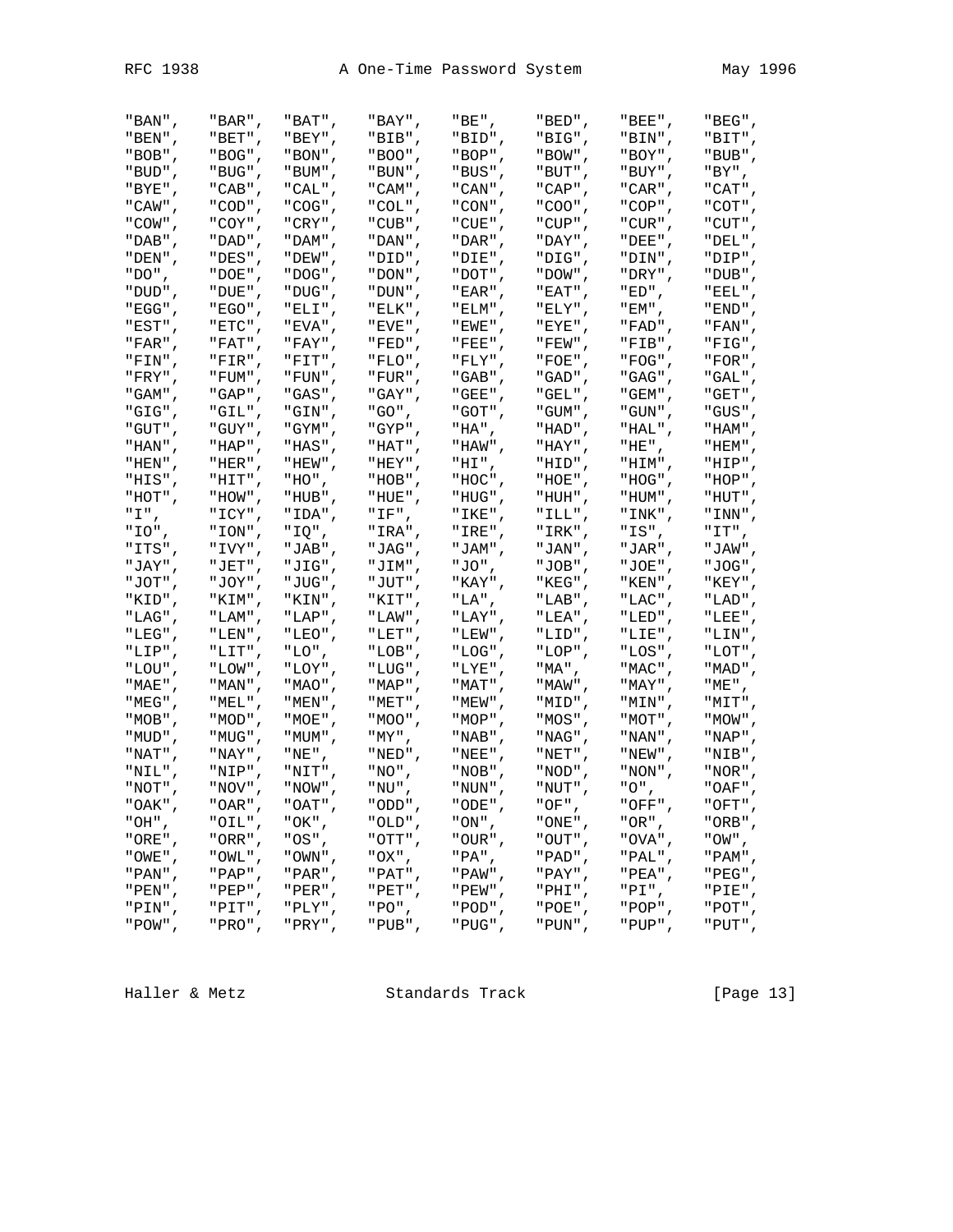Haller & Metz **Standards Track** [Page 14]

| " OUO" ,   | "RAG",  | "RAM",    | "RAN",    | "RAP",    | "RAT",  | "RAW",     | "RAY",     |
|------------|---------|-----------|-----------|-----------|---------|------------|------------|
| "REB",     | "RED",  | "REP",    | "RET",    | "RIB",    | "RID",  | "RIG",     | "RIM",     |
| "RIO",     | "RIP",  | $"ROB"$ , | "ROD",    | $"ROE"$ , | "RON",  | "ROT",     | "ROW",     |
| "ROY",     | "RUB",  | "RUE",    | "RUG",    | "RUM",    | "RUN",  | "RYE",     | "SAC",     |
| "SAD",     | "SAG",  | "SAL",    | " SAM" ,  | "SAN",    | "SAP",  | " SAT "    | "SAW",     |
| "SAY",     | "SEA",  | "SEC",    | "SEE",    | "SEN",    | "SET",  | "SEW",     | "SHE",     |
| "SHY",     | "SIN",  | "SIP",    | "SIR",    | "SIS",    | "SIT",  | "SKI",     | "SKY",     |
| "SLY",     | "SO",   | "SOB",    | "SOD",    | "SON",    | "SOP",  | "SOW",     | "SOY",     |
| "SPA",     | "SPY",  | "SUB",    | "SUD",    | "SUE",    | "SUM",  | "SUN",     | "SUP",     |
| "TAB",     | "TAD",  | "TAG",    | "TAN",    | "TAP",    | "TAR",  | "TEA",     | "TED",     |
| "TEE",     | "TEN",  | " THE " , | " THY " , | "TIC",    | "TIE",  | "TIM",     | "TIN",     |
| "TIP",     | "TO",   | "TOE",    | "TOG",    | "TOM",    | "TON",  | " TOO" ,   | "TOP",     |
| "TOW",     |         |           |           |           |         |            |            |
|            | "TOY",  | "TRY",    | "TUB",    | "TUG",    | "TUM",  | "TUN",     | "TWO",     |
| "UN",      | "UP",   | "US",     | "USE",    | "VAN",    | "VAT",  | "VET",     | "VIE",     |
| "WAD",     | "WAG",  | "WAR",    | "WAS",    | "WAY",    | "WE",   | "WEB",     | "WED",     |
| "WEE",     | "WET",  | "WHO",    | "WHY",    | "WIN",    | "WIT",  | "WOK",     | "WON",     |
| "WOO",     | "WOW",  | "WRY",    | " WU " ,  | "YAM",    | "YAP",  | " YAW" ,   | "YE",      |
| "YEA",     | "YES",  | "YET",    | "YOU",    | "ABED",   | "ABEL", | "ABET",    | "ABLE",    |
| "ABUT",    | "ACHE", | "ACID",   | "ACME",   | "ACRE",   | "ACTA", | "ACTS",    | , "ADAM" " |
| "ADDS",    | "ADEN", | "AFAR",   | "AFRO",   | "AGEE",   | "AHEM", | "AHOY",    | "AIDA",    |
| "AIDE",    | "AIDS", | "AIRY",   | "AJAR",   | "AKIN",   | "ALAN", | "ALEC",    | "ALGA",    |
| "ALIA",    | "ALLY", | "ALMA",   | "ALOE",   | "ALSO",   | "ALTO", | "ALUM",    | "ALVA",    |
| "AMEN",    | "AMES", | "AMID",   | " AMMO" , | "AMOK",   | "AMOS", | , "AMRA" " | "ANDY",    |
| "ANEW",    | "ANNA", | "ANNE",   | "ANTE",   | "ANTI",   | "AQUA", | "ARAB",    | "ARCH",    |
| "AREA",    | "ARGO", | "ARID",   | "ARMY",   | "ARTS",   | "ARTY", | "ASIA",    | "ASKS",    |
| "ATOM",    | "AUNT", | "AURA",   | "AUTO",   | "AVER",   | "AVID", | "AVIS",    | "AVON",    |
| "AVOW",    | "AWAY", | "AWRY",   | "BABE",   | "BABY",   | "BACH", | "BACK",    | "BADE",    |
| "BAIL",    | "BAIT", | "BAKE",   | "BALD",   | "BALE",   | "BALI", | "BALK",    | "BALL",    |
| "BALM",    | "BAND", | "BANE",   | "BANG",   | "BANK",   | "BARB", | , "BARD" " | "BARE",    |
| "BARK",    | "BARN", | "BARR",   | "BASE",   | "BASH",   | "BASK", | "BASS",    | "BATE",    |
| "BATH",    | "BAWD", | "BAWL",   | "BEAD",   | "BEAK",   | "BEAM", | "BEAN",    | "BEAR",    |
| "BEAT",    | "BEAU", | "BECK",   | "BEEF",   | "BEEN",   | "BEER", | "BEET",    | "BELA",    |
| "BELL",    | "BELT", | "BEND",   | "BENT",   | "BERG",   | "BERN", | "BERT",    | "BESS",    |
| "BEST",    | "BETA", | "BETH",   | "BHOY",   | "BIAS",   | "BIDE", | "BIEN",    | "B1LE",    |
| "BILK",    | "BILL", | "BIND",   | "BING",   | "BIRD",   | "BITE", | "BITS",    | "BLAB",    |
| "BLAT",    | "BLED", | "BLEW",   | "BLOB",   | "BLOC",   | "BLOT", | "BLOW",    | "BLUE",    |
| "BLUM",    | "BLUR", | "BOAR",   | "BOAT",   | "BOCA",   | "BOCK", | "BODE",    | "BODY",    |
| "BOGY",    | "BOHR", | "BOIL",   | "BOLD",   | "BOLO",   | "BOLT", | "BOMB",    | "BONA",    |
| "BOND",    | "BONE", | "BONG",   | "BONN",   | "BONY",   | "BOOK", | "BOOM",    | "BOON",    |
| "BOOT",    | "BORE", | "BORG",   | "BORN",   | "BOSE",   | "BOSS", | "BOTH",    | "BOUT",    |
| "BOWL",    | "BOYD", | "BRAD",   | "BRAE",   | "BRAG",   | "BRAN", | "BRAY",    | "BRED",    |
| "BREW",    | "BRIG", | "BRIM",   | "BROW",   | "BUCK",   | "BUDD", | "BUFF",    | "BULB",    |
| "BULK",    | "BULL", | "BUNK",   | "BUNT",   | "BUOY",   | "BURG", | "BURL",    | "BURN",    |
| "BURR",    | "BURT", | "BURY",   | "BUSH",   | "BUSS",   | "BUST", | "BUSY",    | "BYTE",    |
| "CADY",    | "CAFE", | "CAGE",   | "CAIN",   | "CAKE",   | "CALF", | "CALL",    | "CALM",    |
| "CAME",    | "CANE", | "CANT",   | "CARD",   | "CARE",   | "CARL", | "CARR",    | "CART",    |
| "CASE",    | "CASH", | "CASK",   | "CAST",   | "CAVE",   | "CEIL", | "CELL",    | "CENT",    |
| $"CERN"$ , | "CHAD", | "CHAR",   | "CHAT",   | "CHAW",   | "CHEF", | "CHEN",    | "CHEW",    |
|            |         |           |           |           |         |            |            |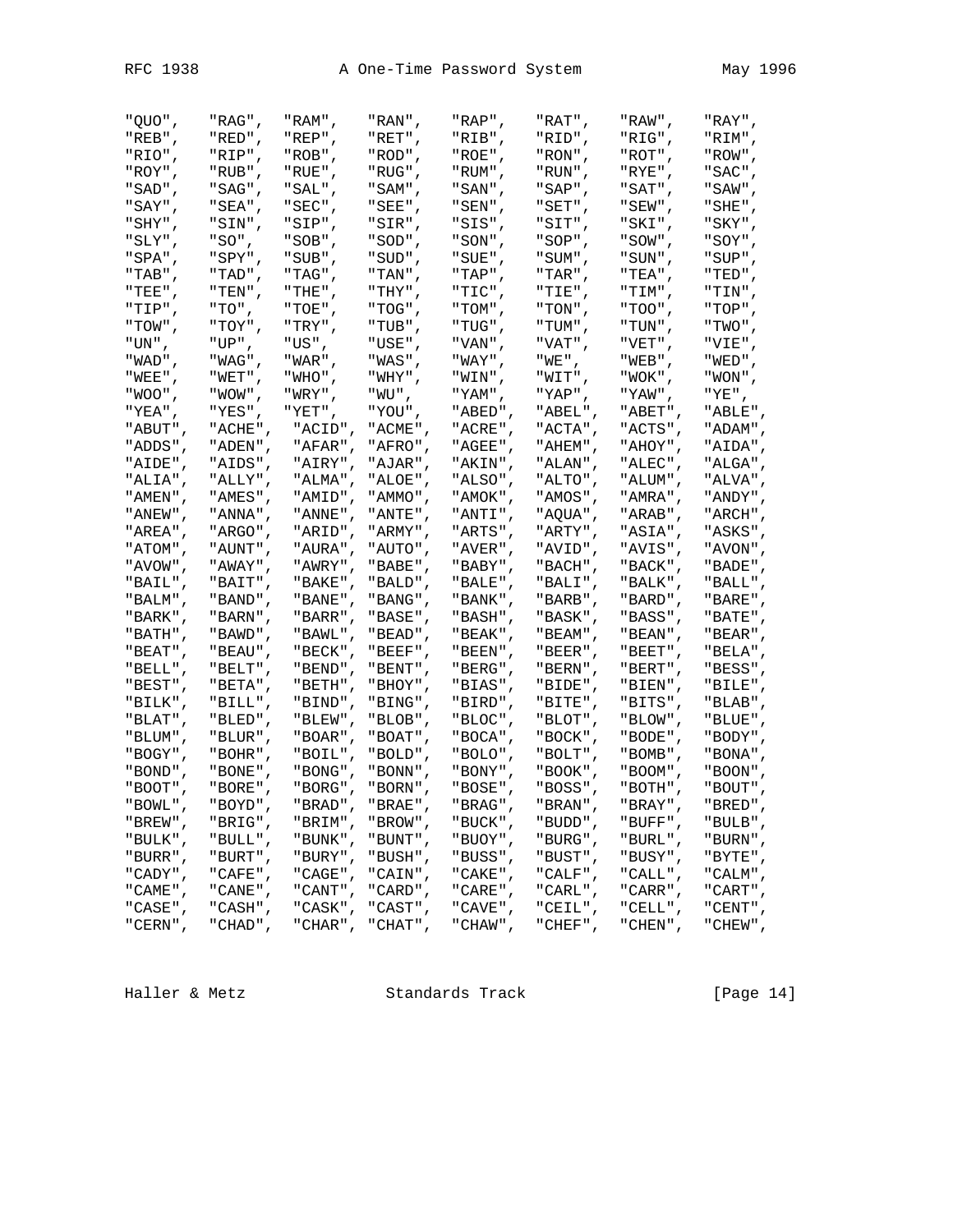Haller & Metz Standards Track [Page 15]

| "CHIC",     | "CHIN",     | "CHOU",  | "CHOW",     | "CHUB",        | "CHUG",        | "CHUM",     | "CITE",    |
|-------------|-------------|----------|-------------|----------------|----------------|-------------|------------|
| "CITY",     | "CLAD",     | "CLAM",  | "CLAN",     | "CLAW",        | "CLAY",        | "CLOD",     | "CLOG",    |
| "CLOT"      | " CLUB " ,  | " CLUE " | " COAL" ,   | " COAT" ,      | " COCA" ,      | " COCK "    | , "COCO" " |
| "CODA",     | "CODE",     | "CODY",  | "COED",     | "COIL",        | "COIN",        | "COKE",     | "COLA",    |
| "COLD",     | "COLT",     | "COMA",  | "COMB",     | "COME",        | "COOK",        | "COOL",     | "COON",    |
| "COOT",     | "CORD",     | "CORE",  | "CORK",     | "CORN",        | "COST",        | "COVE",     | "COWL",    |
| "CRAB",     | "CRAG",     | "CRAM",  | "CRAY",     | $"CREW"$ ,     | "CRIB",        | "CROW",     | " CRUD" ,  |
| "CUBA",     | "CUBE",     | "CUFF",  | "CULL",     | "CULT",        | "CUNY",        | "CURB",     | "CURD",    |
| " CURE " ,  | "CURL",     | "CURT"   | "CUTS",     | " DADE" ,      | "DALE"         | " DAME "    | , "DANA" " |
| "DANE",     | "DANG",     | "DANK",  | "DARE",     | "DARK",        | "DARN",        | " DART "    | " DASH" ,  |
| "DATA",     | "DATE",     | "DAVE",  | "DAVY",     | "DAWN",        | "DAYS",        | "DEAD",     | "DEAF",    |
| "DEAL",     | "DEAN",     | "DEAR",  | "DEBT",     | "DECK",        | "DEED",        | "DEEM",     | "DEER",    |
| $"DEF T"$ , | "DEFY",     | "DELL",  | "DENT",     | "DENY",        | "DESK",        | "DIAL",     | "DICE",    |
| "DIED",     | "DIET",     | "DIME",  | "DINE",     | "DING",        | "DINT",        | "DIRE",     | "DIRT",    |
| "DISC"      | "DISH".     | "DISK"   | "DIVE".     | , "DOCK" "     | "DOES"         | " DOLE "    | , "DOLL" " |
| "DOLT",     | "DOME",     | "DONE",  | "DOOM",     | , "DOOR " "    | "DORA",        | "DOSE",     | "DOTE",    |
| "DOUG",     | "DOUR",     | "DOVE",  | "DOWN",     | "DRAB",        | "DRAG",        | "DRAM",     | "DRAW",    |
| "DREW",     | "DRUB",     | "DRUG",  | "DRUM",     | "DUAL",        | "DUCK",        | "DUCT",     | "DUEL",    |
| "DUET",     | "DUKE",     | "DULL",  | "DUMB",     | "DUNE",        | "DUNK",        | "DUSK",     | "DUST",    |
| "DUTY",     | "EACH",     | "EARL",  | "EARN",     | "EASE",        | "EAST",        | "EASY",     | "EBEN",    |
| " ECHO " .  | "EDDY",     | " EDEN " | " EDGE " ,  | "EDGY",        | "EDIT"         | " EDNA "    | " EGAN " , |
| "ELAN",     | "ELBA",     | "ELLA",  | "ELSE",     | "EMIL",        | "EMIT",        | "EMMA",     | " ENDS " , |
| "ERIC",     | "EROS",     | "EVEN",  | "EVER",     | "EVIL",        | "EYED",        | "FACE",     | "FACT",    |
| "FADE",     | "FAIL",     | "FAIN",  | "FAIR",     | "FAKE",        | "FALL",        | "FAME",     | "FANG",    |
| "FARM",     | "FAST",     | "FATE",  | "FAWN",     | "FEAR",        | "FEAT",        | "FEED",     | "FEEL",    |
| "FEET",     | "FELL",     | "FELT",  | "FEND",     | "FERN",        | "FEST",        | "FEUD",     | " FIEF" ,  |
| "FIGS".     | "FILE",     | "FILL"   | "FILM",     | "FIND",        | "FINE"         | "FINK"      | "FIRE",    |
| "FIRM",     | "FISH",     | "FISK",  | "FIST",     | "FITS",        | "FIVE",        | "FLAG",     | "FLAK",    |
| "FLAM",     | "FLAT",     | "FLAW",  | "FLEA",     | "FLED",        | "FLEW",        | "FLIT",     | "FLOC",    |
| "FLOG",     | "FLOW",     | "FLUB",  | "FLUE",     | "FOAL",        | "FOAM",        | "FOGY",     | "FOIL",    |
| "FOLD",     | "FOLK",     | "FOND",  | "FONT",     | "FOOD",        | "FOOL",        | "FOOT",     | "FORD",    |
| "FORE",     | "FORK",     | "FORM",  | "FORT",     | "FOSS",        | "FOUL",        | "FOUR",     | "FOWL",    |
| " FRAU " .  | " FRAY "    | " FRED " | "FREE",     | "FRET",        | "FREY"         | " FROG "    | " FROM" ,  |
| "FUEL",     | "FULL",     | "FUME",  | "FUND",     | "FUNK",        | "FURY",        | "FUSE",     | "FUSS",    |
| "GAFF",     | "GAGE",     | "GAIL",  | "GAIN",     | "GAIT",        | "GALA",        | "GALE",     | "GALL",    |
| "GALT",     | "GAME",     | "GANG",  | "GARB",     | "GARY",        | "GASH",        | "GATE",     | "GAUL",    |
| "GAUR",     | "GAVE",     | "GAWK",  | "GEAR",     | "GELD",        | "GENE",        | "GENT",     | "GERM",    |
| "GETS",     | "GIBE",     | "GIFT",  | "GILD",     | "GILL",        | "GILT",        | "GINA",     | "GIRD",    |
| "GIRL".     | "GIST"      | "GIVE".  | , "GLAD" "  | "GLEE",        | "GLEN"         | "GLIB"      | "GLOB",    |
| "GLOM",     | "GLOW",     | "GLUE",  | "GLUM",     | "GLUT",        | "GOAD",        | "GOAL",     | "GOAT",    |
| $"G0ER"$ ,  | " $GOES"$ , | "GOLD",  | " $GOLF$ ", | $"$ GONE $"$ , | $"$ GONG $"$ , | " $GOOD"$ , | "GOOF",    |
| "GORE",     | "GORY",     | "GOSH",  | "GOUT",     | "GOWN",        | "GRAB",        | "GRAD",     | "GRAY",    |
| "GREG",     | "GREW",     | "GREY",  | "GRID",     | "GRIM",        | "GRIN",        | "GRIT",     | "GROW",    |
| "GRUB",     | "GULF",     | "GULL",  | "GUNK",     | "GURU",        | "GUSH",        | "GUST",     | "GWEN",    |
| "GWYN"      | " HAAG " 」  | " HAAS " | "HACK"      | , "HAIL" "     | "HAIR"         | " HALE "    | "HALF",    |
| "HALL",     | "HALO",     | "HALT",  | "HAND",     | "HANG",        | "HANK",        | "HANS",     | , "HARD" " |
| "HARK",     | "HARM",     | "HART",  | "HASH",     | "HAST",        | "HATE",        | "HATH",     | "HAUL",    |
| "HAVE",     | "HAWK",     | "HAYS",  | "HEAD",     | "HEAL",        | "HEAR",        | "HEAT",     | "HEBE",    |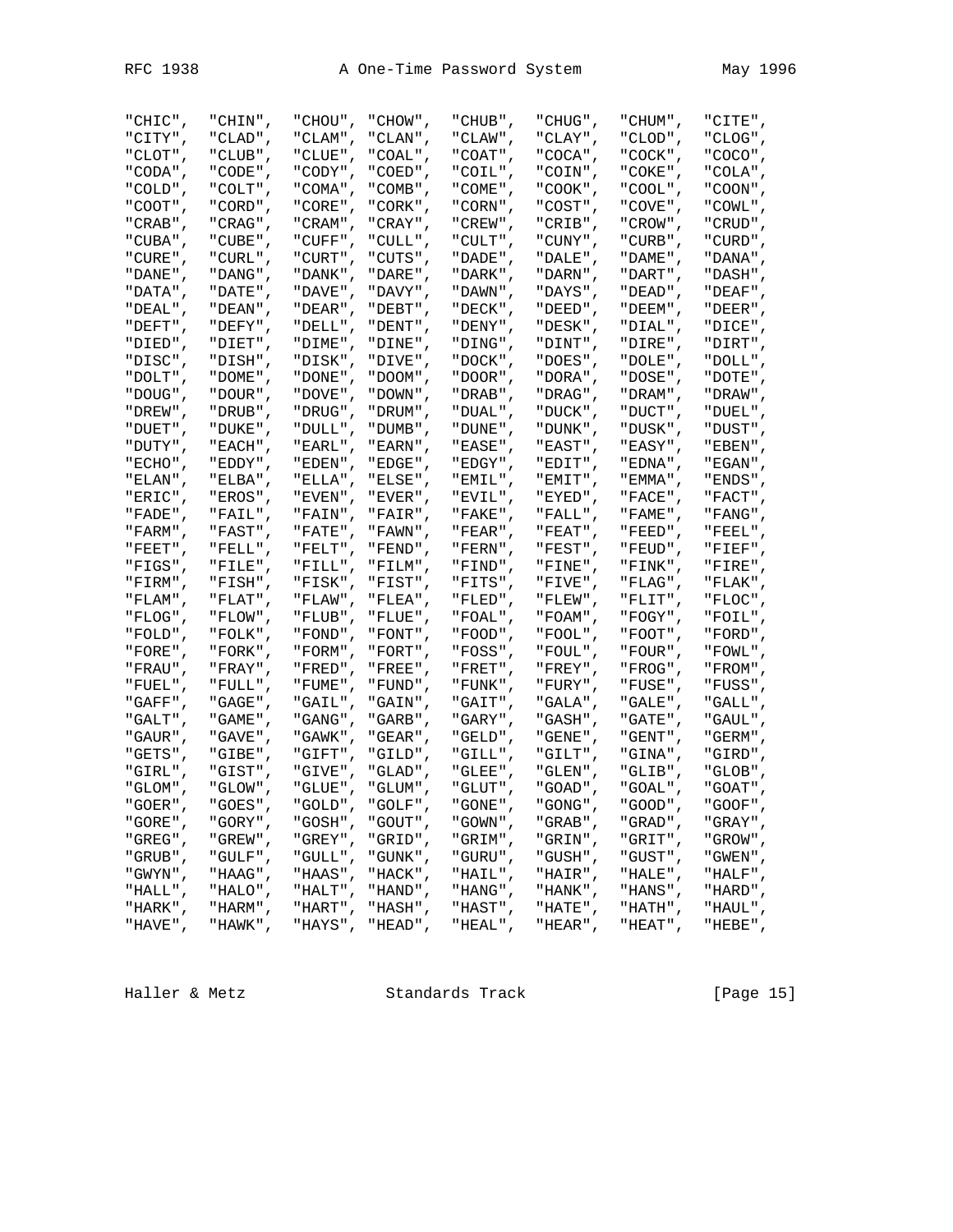| "HIGH",     | "HIKE",    | , "HILL" "  | "HILT",   | , "HIND" " | "HINT",    | "HIRE",     | "HISS",     |
|-------------|------------|-------------|-----------|------------|------------|-------------|-------------|
| "HIVE",     | "HOBO",    | "HOCK",     | "HOFF",   | "HOLD",    | "HOLE",    | "HOLM",     | "HOLT",     |
| "HOME",     | "HONE",    | , "HONK " " | , "HOOD", | "HOOF",    | " HOOK " , | "HOOT",     | "HORN",     |
| "HOSE",     | "HOST",    | "HOUR",     | "HOVE",   | "HOWE",    | "HOWL",    | "HOYT",     | "HUCK",     |
| "HUED",     | "HUFF",    | "HUGE",     | "HUGH",   | " HUGO " , | "HULK",    | , "HULL" "  | "HUNK",     |
| "HUNT",     | "HURD",    | "HURL",     | "HURT",   | "HUSH",    | "HYDE",    | "HYMN",     | "IBIS"      |
| "ICON",     | "IDEA",    | "IDLE",     | "IFFY",   | "INCA",    | "INCH",    | "INTO",     | "IONS",     |
| , "IOTA" "  | "IOWA",    | "IRIS"      | "IRMA",   | " IRON" ,  | "ISLE"     | " ITCH" ,   | "ITEM",     |
| "IVAN",     | "JACK",    | "JADE",     | "JAIL",   | "JAKE",    | "JANE",    | "JAVA",     | "JEAN",     |
| "JEFF",     | "JERK",    | "JESS",     | "JEST",   | "JIBE",    | "JILL",    | "JILT",     | "JIVE",     |
| "JOAN",     | "JOBS"     | "JOCK",     | "JOEL",   | "JOEY"     | "JOHN",    | "JOIN",     | "JOKE"      |
| "JOLT",     | "JOVE",    | "JUDD",     | "JUDE",   | "JUDO",    | "JUDY",    | "JUJU",     | "JUKE",     |
| "JULY",     | "JUNE",    | "JUNK",     | "JUNO",   | "JURY",    | "JUST",    | "JUTE",     | "KAHN",     |
| "KALE",     | " KANE" ,  | "KANT",     | "KARL",   | "KATE",    | "KEEL",    | "KEEN",     | "KENO",     |
| "KENT",     | "KERN",    | "KERR",     | "KEYS",   | "KICK",    | "KILL",    | "KIND",     | "KING",     |
| "KIRK",     | "KISS",    | "KITE",     | "KLAN",   | "KNEE",    | "KNEW",    | "KNIT",     | "KNOB"      |
| "KNOT",     | " KNOW" ,  | "KOCH",     | "KONG",   | "KUDO",    | "KURD",    | "KURT",     | "KYLE",     |
| "LACE",     | "LACK",    | "LACY",     | "LADY",   | "LAID",    | "LAIN",    | "LAIR",     | "LAKE",     |
| "LAMB",     | "LAME",    | , "LAND" "  | "LANE",   | "LANG",    | "LARD",    | "LARK",     | "LASS",     |
| "LAST",     | "LATE",    | "LAUD",     | "LAVA",   | "LAWN",    | "LAWS",    | "LAYS",     | "LEAD",     |
| "LEAF",     | "LEAK",    | "LEAN",     | "LEAR",   | "LEEK",    | "LEER",    | "LEFT",     | "LEND",     |
| "LENS",     | "LENT",    | "LEON",     | "LESK",   | "LESS",    | "LEST",    | "LETS",     | " $LIAR"$ , |
| "LICE",     | "LICK",    | "LIED",     | "LIEN",   | "LIES",    | "LIEU",    | "LIFE",     | "LIFT",     |
| "LIKE",     | "LILA",    | "LILT",     | "LILY",   | "LIMA",    | "LIMB",    | "LIME",     | "LIND",     |
| "LINE",     | "LINK",    | "LINT",     | "LION",   | "LISA",    | "LIST",    | "LIVE",     | "LOAD",     |
| "LOAF",     | , "LOAM" " | "LOAN",     | "LOCK",   | "LOFT",    | "LOGE",    | "LOIS",     | "LOLA",     |
| "LONE",     | "LONG",    | "LOOK",     | "LOON",   | "LOOT",    | "LORD",    | "LORE",     | "LOSE",     |
| "LOSS",     | "LOST",    | "LOUD",     | "LOVE",   | "LOWE",    | "LUCK",    | "LUCY",     | "LUGE",     |
| "LUKE",     | "LULU",    | "LUND"      | "LUNG",   | "LURA",    | " LURE "   | " LURK "    | "LUSH"      |
| "LUST",     | "LYLE",    | "LYNN",     | "LYON",   | "LYRA",    | "MACE",    | "MADE",     | "MAGI",     |
| "MAID",     | "MAIL",    | "MAIN",     | "MAKE",   | "MALE",    | , "MALI",  | , "MALL" "  | "MALT",     |
| "MANA",     | " MANN " , | "MANY",     | "MARC",   | "MARE",    | "MARK",    | "MARS",     | "MART"      |
| "MARY",     | "MASH",    | "MASK",     | "MASS",   | "MAST",    | "MATE",    | "MATH",     | "MAUL",     |
| "MAYO",     | "MEAD",    | " MEAL "    | "MEAN",   | "MEAT"     | " MEEK "   | "MEET",     | "MELD",     |
| "MELT",     | "MEMO",    | "MEND",     | "MENU",   | "MERT",    | "MESH",    | "MESS",     | "MICE",     |
| "MIKE",     | "MILD",    | "MILE",     | "MILK",   | "MILL",    | "MILT",    | "MIMI",     | "MIND",     |
| "MINE",     | "MINI",    | "MINK",     | "MINT",   | "MIRE",    | "MISS",    | "MIST",     | "MITE"      |
| "MITT",     | , "MOAN" " | "MOAT",     | "MOCK",   | "MODE",    | "MOLD",    | "MOLE",     | "MOLL",     |
| "MOLT" ,    | , "MONA" " | " MONK "    | "MONT",   | , "MOOD" " | " MOON " . | , "MOOR" "  | "MOOT",     |
| $"MORE"$ ,  | "MORN",    | "MORT",     | "MOSS",   | "MOST",    | "MOTH",    | "MOVE",     | "MUCH",     |
| "MUCK",     | , "NUDD" " | "MUFF",     | "MULE",   | "MULL",    | "MURK",    | "MUSH",     | "MUST",     |
| "MUTE",     | "MUTT",    | "MYRA",     | "MYTH",   | "NAGY",    | "NAIL",    | "NAIR",     | " NAME "    |
| " $NARY"$ , | "NASH",    | "NAVE",     | "NAVY",   | "NEAL",    | "NEAR",    | " $NEAT"$ , | "NECK",     |
| "NEED",     | "NEIL",    | "NELL",     | "NEON",   | "NERO",    | "NESS",    | "NEST",     | "NEWS",     |
| "NEWT",     | "NIBS",    | "NICE",     | "NICK",   | "NILE",    | "NINA",    | "NINE",     | "NOAH",     |
| "NODE",     | "NOEL",    | "NOLL",     | "NONE",   | "NOOK",    | "NOON",    | "NORM",     | "NOSE",     |
|             |            |             |           |            |            |             |             |

"HECK", "HEED", "HEEL", "HEFT", "HELD", "HELL", "HELM", "HERB", "HERD", "HERE", "HERO", "HERS", "HESS", "HEWN", "HICK", "HIDE",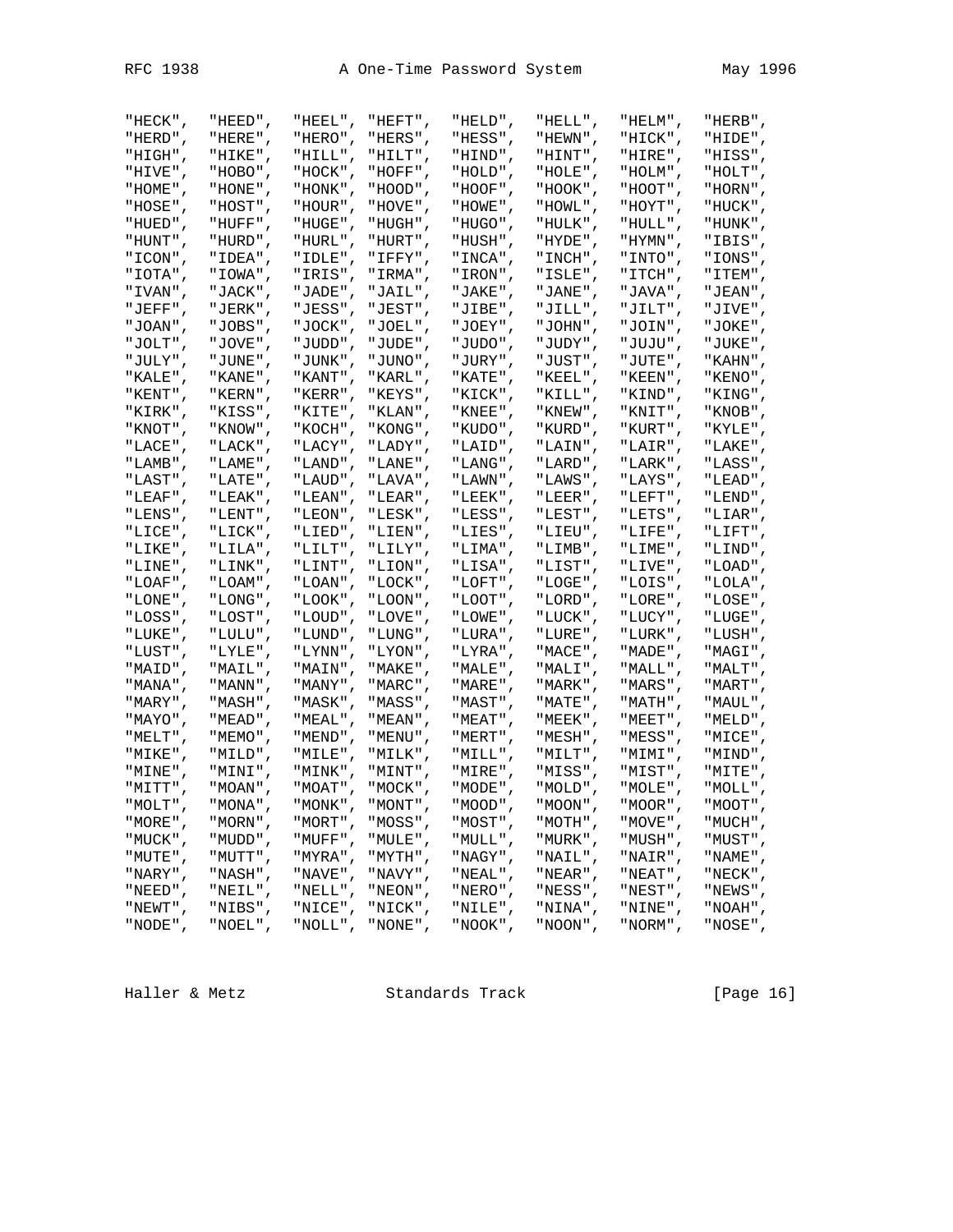| "NOTE",   | "NOUN",    | "NOVA",    | "NUDE",    | "NULL",    | "NUMB",    | "OATH",    | "OBEY",    |
|-----------|------------|------------|------------|------------|------------|------------|------------|
| "OBOE",   | "ODIN",    | "OHIO",    | "OILY",    | "OINT",    | "OKAY",    | "OLAF",    | "OLDY",    |
| "OLGA",   | , "OLIN"   | , "OMAN" " | "OMEN",    | "OMIT",    | " ONCE " , | "ONES",    | "ONLY",    |
| "ONTO",   | "ONUS",    | "ORAL",    | "ORGY",    | "OSLO",    | "OTIS",    | "OTTO",    | "OUCH",    |
| "OUST",   | "OUTS",    | "OVAL",    | "OVEN",    | "OVER",    | "OWLY",    | "OWNS",    | "QUAD",    |
| "QUIT",   | " QUOD" ,  | "RACE",    | "RACK",    | "RACY",    | "RAFT",    | "RAGE",    | "RAID",    |
| "RAIL",   | "RAIN",    | "RAKE",    | "RANK",    | "RANT",    | "RARE",    | "RASH",    | "RATE",    |
| "RAVE",   | "RAYS",    | "READ",    | "REAL",    | "REAM",    | "REAR",    | "RECK",    | "REED",    |
| "REEF",   | "REEK",    | "REEL",    | "REID",    | , "REIN" " | " RENA" ,  | , "REND" " | "RENT",    |
| "REST",   | "RICE",    | "RICH",    | "RICK",    | "RIDE",    | "RIFT",    | "RILL",    | "RIME",    |
| "RING",   | "RINK",    | "RISE",    | "RISK",    | "RITE",    | "ROAD",    | "ROAM",    | "ROAR",    |
| "ROBE",   | "ROCK",    | "RODE",    | "ROIL",    | "ROLL",    | "ROME",    | "ROOD",    | "ROOF",    |
| "ROOK",   | "ROOM",    | "ROOT",    | "ROSA",    | "ROSE",    | "ROSS",    | "ROSY",    | "ROTH",    |
| "ROUT",   | "ROVE",    | "ROWE",    | "ROWS",    | "RUBE",    | "RUBY",    | "RUDE",    |            |
| "RUIN",   |            |            |            |            |            |            | "RUDY",    |
|           | "RULE",    | "RUNG",    | "RUNS",    | " RUNT "   | "RUSE".    | "RUSH",    | "RUSK",    |
| "RUSS",   | "RUST".    | "RUTH",    | " SACK " , | "SAFE",    | " SAGE " , | "SAID",    | "SAIL",    |
| "SALE",   | "SALK",    | "SALT",    | "SAME",    | " SAND" ,  | " SANE " , | "SANG",    | " SANK " , |
| "SARA",   | " SAUL" ,  | "SAVE",    | "SAYS",    | "SCAN",    | "SCAR",    | "SCAT",    | "SCOT",    |
| "SEAL",   | "SEAM",    | "SEAR",    | "SEAT",    | "SEED",    | "SEEK",    | "SEEM",    | "SEEN",    |
| "SEES",   | "SELF",    | "SELL",    | "SEND",    | "SENT",    | "SETS",    | "SEWN",    | "SHAG",    |
| " SHAM" . | "SHAW",    | "SHAY",    | "SHED",    | "SHIM",    | "SHIN",    | " SHOD" ,  | "SHOE",    |
| " SHOT" , | "SHOW",    | " SHUN" ,  | "SHUT",    | "SICK",    | "SIDE",    | "SIFT",    | "SIGH",    |
| "SIGN",   | "SILK",    | "SILL",    | "SILO",    | "SILT",    | "SINE",    | "SING",    | "SINK",    |
| "SIRE",   | "SITE",    | "SITS",    | "SITU",    | "SKAT",    | "SKEW",    | "SKID",    | "SKIM",    |
| "SKIN",   | "SKIT",    | "SLAB",    | "SLAM",    | "SLAT",    | "SLAY",    | "SLED",    | "SLEW",    |
| "SLID",   | "SLIM",    | "SLIT",    | "SLOB",    | "SLOG",    | "SLOT",    | "SLOW",    | "SLUG",    |
| "SLUM",   | " SLUR " , | " SMOG" ,  | " SMUG" ,  | "SNAG",    | , "SNOB" " | " SNOW" ,  | "SNUB",    |
| " SNUG" , | "SOAK",    | "SOAR",    | " SOCK " , | "SODA",    | "SOFA",    | "SOFT",    | "SOIL",    |
| "SOLD",   | "SOME",    | "SONG",    | " SOON " , | "SOOT",    | "SORE",    | "SORT",    | "SOUL",    |
| "SOUR",   | "SOWN",    | "STAB",    | "STAG",    | "STAN",    | "STAR",    | "STAY",    | "STEM",    |
| "STEW",   | "STIR",    | "STOW",    | "STUB",    | "STUN",    | "SUCH",    | "SUDS",    | "SUIT",    |
| "SULK",   | "SUMS",    | "SUNG",    | "SUNK",    | "SURE",    | "SURF",    | "SWAB",    | "SWAG",    |
| " SWAM" , | "SWAN",    | "SWAT",    | "SWAY",    | "SWIM",    | " SWUM" ,  | " TACK " , | "TACT",    |
| "TAIL",   | "TAKE",    | "TALE",    | "TALK",    | "TALL",    | " TANK " , | "TASK",    | "TATE",    |
| "TAUT",   | "TEAL",    | "TEAM",    | "TEAR",    | "TECH",    | " TEEM" ,  | "TEEN",    | "TEET",    |
| "TELL",   | "TEND",    | "TENT",    | "TERM",    | "TERN",    | "TESS",    | "TEST",    | "THAN",    |
| "THAT",   | "THEE",    | "THEM",    | "THEN",    | "THEY",    | "THIN",    | "THIS",    | "THUD",    |
| "THUG",   | "TICK",    | "TIDE",    | "TIDY",    | "TIED",    | "TIER",    | "TILE",    | "TILL",    |
| "TILT",   | "TIME".    | "TINA",    | "TINE",    | "TINT",    | " TINY "   | "TIRE",    | "TOAD",    |
| " TOGO" , | "TOIL",    | "TOLD",    | "TOLL",    | " TONE " , | "TONG",    | "TONY",    | "TOOK",    |
| " TOOL "  | " TOOT "   | "TORE",    | " TORN "   | " TOTE "   | " TOUR "   | " TOUT "   | " TOWN "   |
| "TRAG",   | "TRAM",    | "TRAY",    | "TREE",    | "TREK",    | "TRIG",    | "TRIM",    | "TRIO",    |
| "TROD",   | "TROT",    | "TROY",    | "TRUE",    | "TUBA",    | "TUBE",    | "TUCK",    | "TUFT",    |
| "TUNA",   | "TUNE",    | "TUNG",    | "TURF",    | "TURN",    | "TUSK",    | "TWIG",    | "TWIN",    |
| "TWIT"    | "ULAN",    | "UNIT",    | "URGE",    | "USED",    | "USER",    | "USES",    | "UTAH",    |
| "VAIL",   | "VAIN",    | "VALE",    | "VARY",    | "VASE",    | "VAST",    | "VEAL",    | "VEDA",    |
| "VEIL",   | "VEIN",    | "VEND",    | "VENT",    | "VERB",    | "VERY",    | "VETO",    | "VICE",    |
| "VIEW",   | "VINE",    | "VISE",    | "VOID",    | "VOLT",    | "VOTE",    | "WACK",    | "WADE",    |